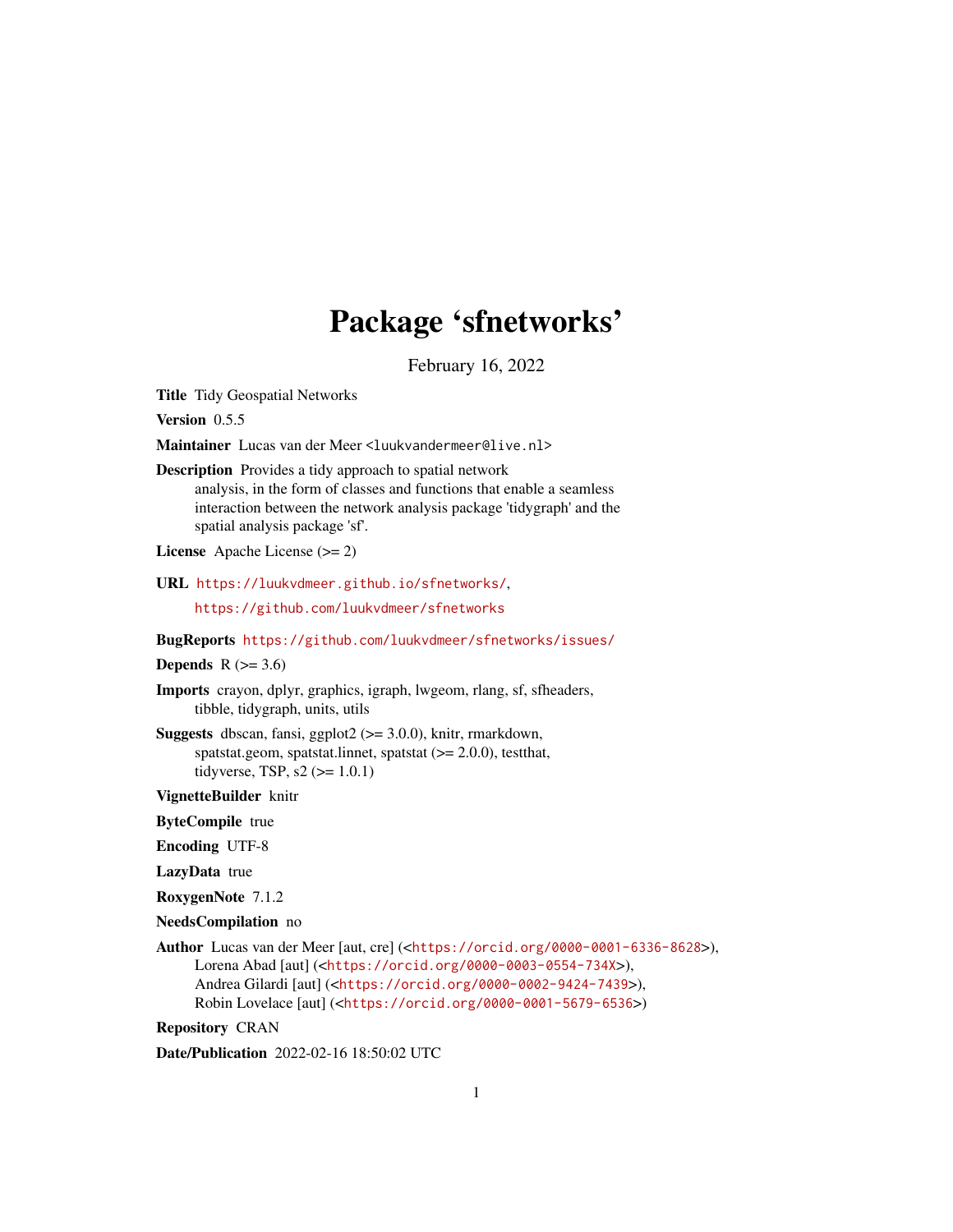## <span id="page-1-0"></span>R topics documented:

|       |                                                                                                                        | $\overline{2}$ |
|-------|------------------------------------------------------------------------------------------------------------------------|----------------|
|       |                                                                                                                        | -3             |
|       |                                                                                                                        |                |
|       |                                                                                                                        | 6              |
|       |                                                                                                                        | -6             |
|       |                                                                                                                        | $\overline{7}$ |
|       | $plot.sfnetwork \dots \dots \dots \dots \dots \dots \dots \dots \dots \dots \dots \dots \dots \dots \dots \dots \dots$ |                |
|       |                                                                                                                        |                |
|       |                                                                                                                        |                |
|       |                                                                                                                        |                |
|       |                                                                                                                        |                |
|       |                                                                                                                        |                |
|       |                                                                                                                        |                |
|       |                                                                                                                        |                |
|       |                                                                                                                        |                |
|       |                                                                                                                        |                |
|       |                                                                                                                        |                |
|       |                                                                                                                        |                |
|       |                                                                                                                        |                |
|       |                                                                                                                        |                |
|       |                                                                                                                        |                |
| Index |                                                                                                                        | 36             |

as.linnet *Convert a sfnetwork into a linnet*

#### Description

A method to convert an object of class [sfnetwork](#page-12-1) into [linnet](#page-0-0) format and enhance the interoperability between sfnetworks and spatstat. Use this method without the .sfnetwork suffix and after loading the spatstat package.

#### Usage

```
as.linnet.sfnetwork(X, ...)
```
#### Arguments

|          | An object of class sfnetwork with a projected CRS. |
|----------|----------------------------------------------------|
| $\cdots$ | Arguments passed to linnet.                        |

#### Value

An object of class [linnet](#page-0-0).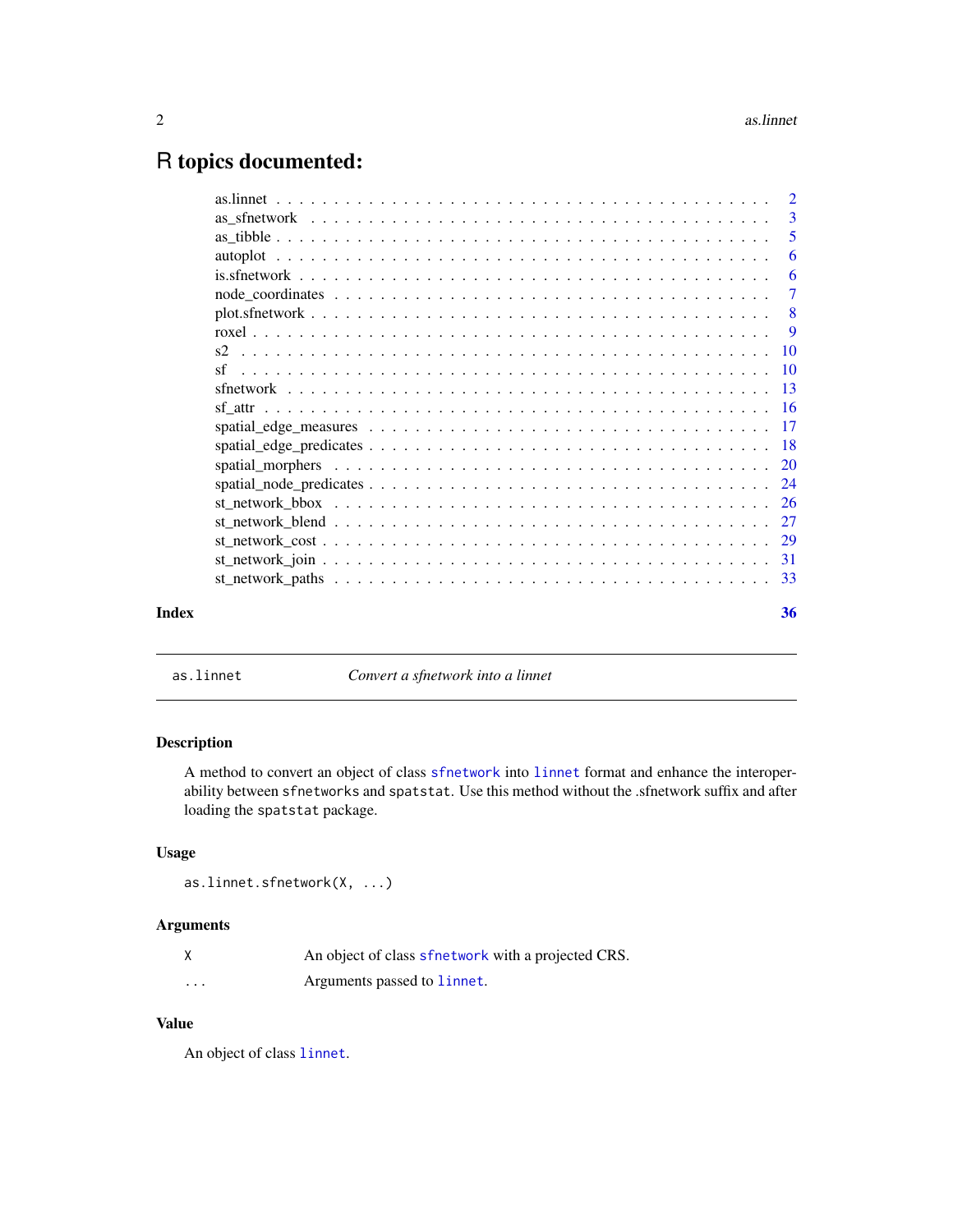#### <span id="page-2-0"></span>as\_sfnetwork 3

#### See Also

[as\\_sfnetwork](#page-2-1) to convert objects of class [linnet](#page-0-0) into objects of class [sfnetwork](#page-12-1).

<span id="page-2-1"></span>as\_sfnetwork *Convert a foreign object to a sfnetwork*

#### Description

Convert a given object into an object of class [sfnetwork](#page-12-1). If an object can be read by [as\\_tbl\\_graph](#page-0-0) and the nodes can be read by [st\\_as\\_sf](#page-0-0), it is automatically supported.

#### Usage

```
as_sfnetwork(x, ...)
## Default S3 method:
as_sfnetwork(x, ...)
## S3 method for class 'sf'
as_sfnetwork(x, ...)
## S3 method for class 'linnet'
as_sfnetwork(x, ...)
## S3 method for class 'psp'
as_sfnetwork(x, ...)
## S3 method for class 'sfc'
as_sfnetwork(x, ...)
## S3 method for class 'sfNetwork'
as_sfnetwork(x, ...)
## S3 method for class 'sfnetwork'
as_sfnetwork(x, ...)
## S3 method for class 'tbl_graph'
as_sfnetwork(x, ...)
```
#### Arguments

|          | Object to be converted into an sfretwork.                   |
|----------|-------------------------------------------------------------|
| $\cdots$ | Arguments passed on to the sfnetwork construction function. |

#### Value

An object of class [sfnetwork](#page-12-1).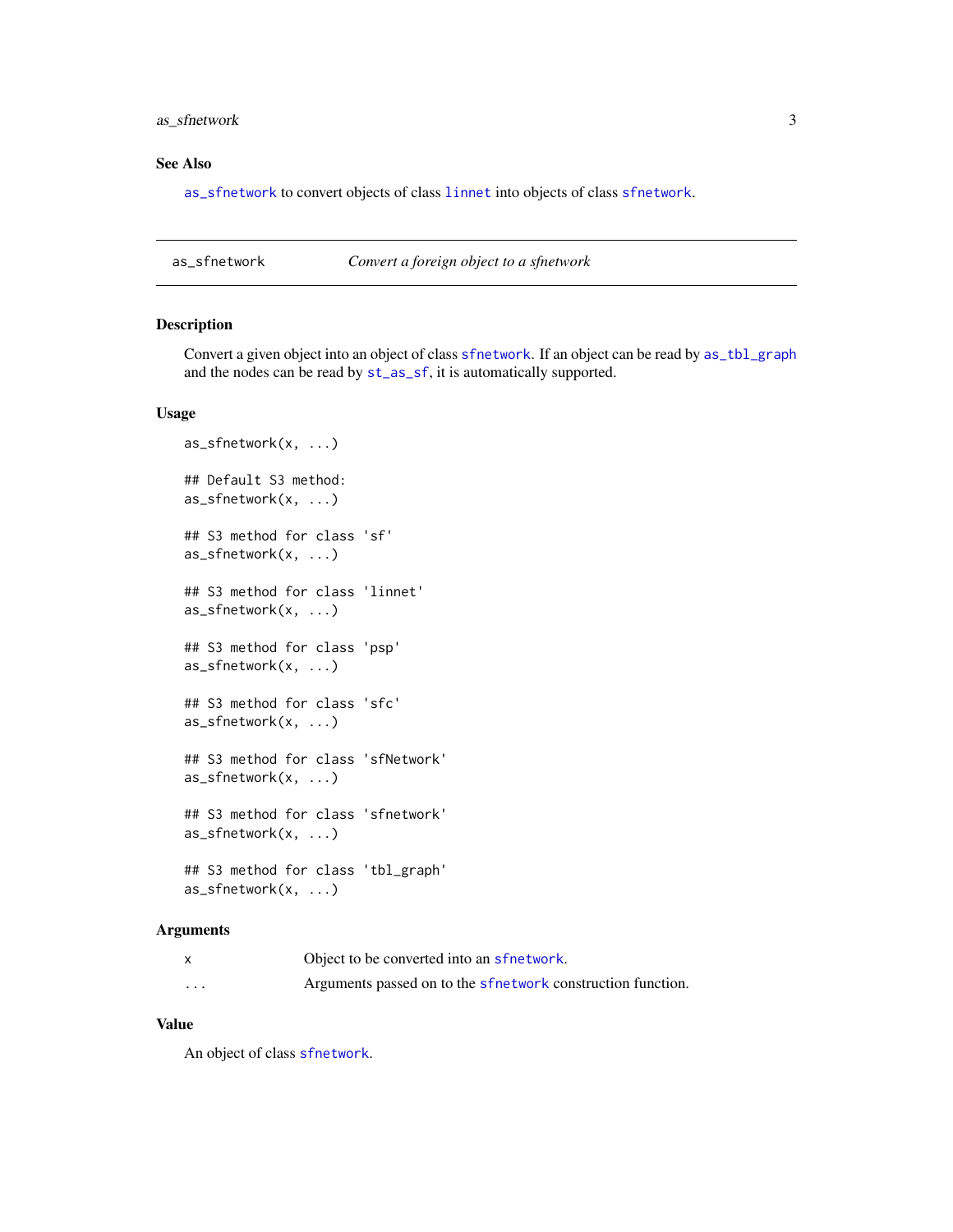#### Methods (by class)

• sf: Only sf objects with either exclusively geometries of type LINESTRING or exclusively geometries of type POINT are supported. For lines, is assumed that the given features form the edges. Nodes are created at the endpoints of the lines. Endpoints which are shared between multiple edges become a single node. For points, it is assumed that the given features geometries form the nodes. They will be connected by edges sequentially. Hence, point 1 to point 2, point 2 to point 3, etc.

```
# From an sf object.
library(sf, quietly = TRUE)
# With LINESTRING geometries.
as_sfnetwork(roxel)
oldpar = par(no.readonly = TRUE)
par(max = c(1,1,1,1), mfrom = c(1,2))plot(st_geometry(roxel))
plot(as_sfnetwork(roxel))
par(oldpar)
# With POINT geometries.
p1 = st\_point(c(7, 51))p2 = st\_point(c(7, 52))p3 = st\_point(c(8, 52))points = st_as_sf(st_sfc(p1, p2, p3))
as_sfnetwork(points)
oldpar = par(no.readonly = TRUE)
par(max = c(1,1,1,1), mfrom = c(1,2))plot(st_geometry(points))
plot(as_sfnetwork(points))
par(oldpar)
# From a linnet object.
if (require(spatstat, quietly = TRUE)) {
  as_sfnetwork(simplenet)
}
# From a psp object.
if (require(spatstat.geom, quietly = TRUE)) {
  set.seed(42)
  test_psp = psp(runif(10), runif(10), runif(10), runif(10), window=owin())
  as_sfnetwork(test_psp)
}
```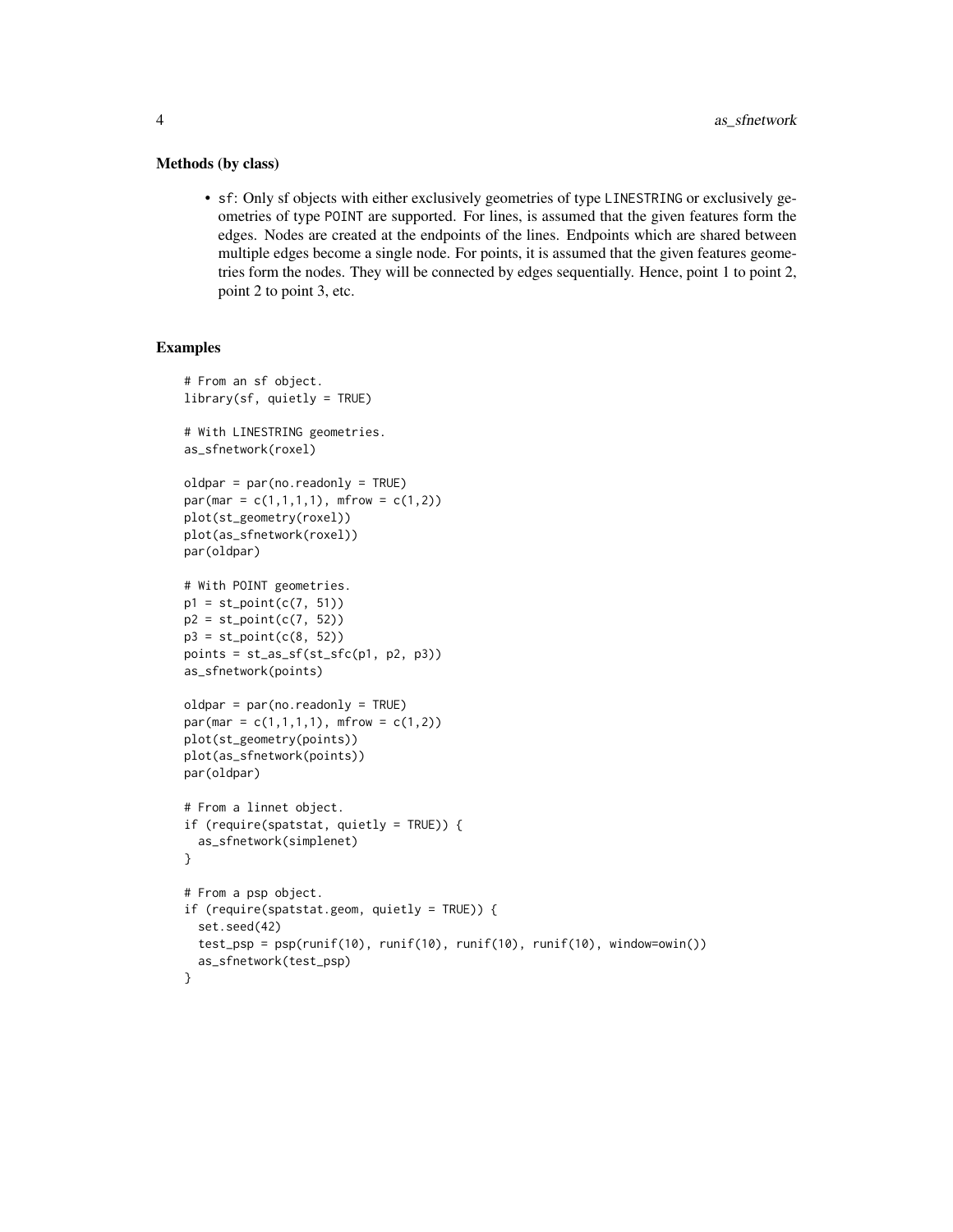<span id="page-4-1"></span><span id="page-4-0"></span>The sfnetwork method for [as\\_tibble](#page-4-1) is conceptually different. Whenever a geometry list column is present, it will by default return what we call a 'spatial tibble'. With that we mean an object of class c('sf','tbl\_df') instead of an object of class 'tbl\_df'. This little conceptual trick is essential for how tidyverse functions handle [sfnetwork](#page-12-1) objects, i.e. always using the corresponding [sf](#page-9-1) method if present. When using [as\\_tibble](#page-4-1) on [sfnetwork](#page-12-1) objects directly as a user, you can disable this behaviour by setting spatial = FALSE.

#### Usage

## S3 method for class 'sfnetwork'  $as\_tibble(x, active = NULL, spatial = TRUE, ...)$ 

#### Arguments

| X          | An object of class sfnetwork.                                                                                                                                                          |
|------------|----------------------------------------------------------------------------------------------------------------------------------------------------------------------------------------|
| active     | Which network element ( <i>i.e.</i> nodes or edges) to activate before extracting. If<br>NULL, it will be set to the current active element of the given network. Defaults<br>to NULL. |
| spatial    | Should the extracted tibble be a 'spatial tibble', i.e. an object of class $c('sf', 'thl_dft'),$<br>if it contains a geometry list column. Defaults to TRUE.                           |
| $\ddots$ . | Arguments passed on to as_tibble.                                                                                                                                                      |

#### Value

The active element of the network as an object of class [tibble](#page-0-0).

#### Examples

```
library(tibble, quietly = TRUE)
```

```
net = as_sfnetwork(roxel)
```
# Extract the active network element as a spatial tibble. as\_tibble(net)

```
# Extract any network element as a spatial tibble.
as_tibble(net, "edges")
```

```
# Extract the active network element as a regular tibble.
as_tibble(net, spatial = FALSE)
```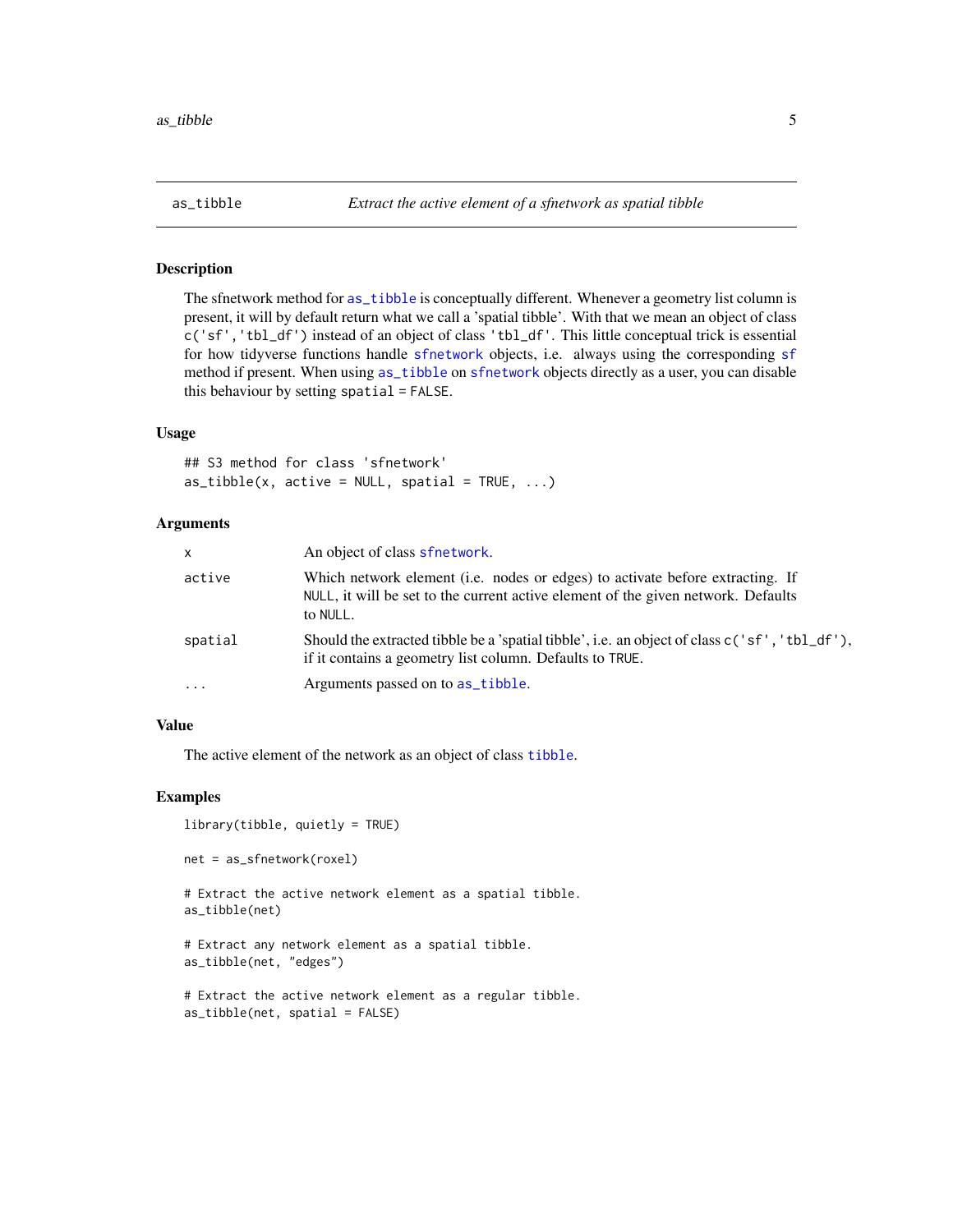<span id="page-5-1"></span><span id="page-5-0"></span>

Plot the geometries of an object of class [sfnetwork](#page-12-1) automatically as a [ggplot](#page-0-0) object. Use this method without the .sfnetwork suffix and after loading the ggplot2 package.

#### Usage

```
autoplot.sfnetwork(object, ...)
```
#### Arguments

| object   | An object of class sfnetwork. |
|----------|-------------------------------|
| $\cdots$ | Ignored.                      |

#### Details

See [autoplot](#page-5-1).

#### Value

An object of class [ggplot](#page-0-0).

is.sfnetwork *Check if an object is a sfnetwork*

#### Description

Check if an object is a sfnetwork

#### Usage

```
is.sfnetwork(x)
```
#### Arguments

x Object to be checked.

#### Value

TRUE if the given object is an object of class [sfnetwork](#page-12-1), FALSE otherwise.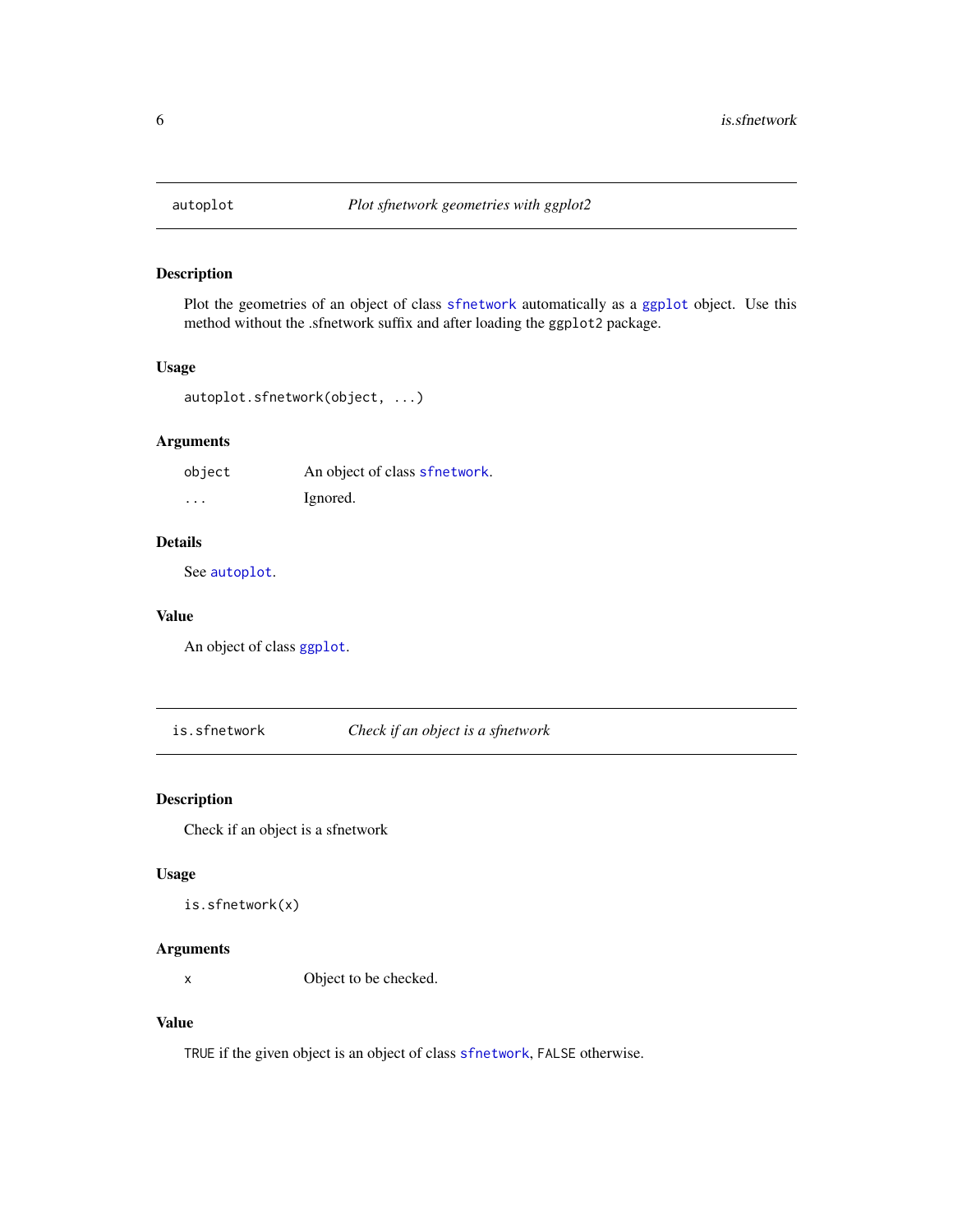#### <span id="page-6-0"></span>node\_coordinates 7

#### Examples

```
library(tidygraph, quietly = TRUE, warn.conflicts = FALSE)
net = as_sfnetwork(roxel)
is.sfnetwork(net)
is.sfnetwork(as_tbl_graph(net))
```
node\_coordinates *Query node coordinates*

#### Description

These functions allow to query specific coordinate values from the geometries of the nodes.

#### Usage

node\_X() node\_Y() node\_Z() node\_M()

#### Details

Just as with all query functions in tidygraph, these functions are meant to be called inside tidygraph verbs such as [mutate](#page-0-0) or [filter](#page-0-0), where the network that is currently being worked on is known and thus not needed as an argument to the function. If you want to use an algorithm outside of the tidygraph framework you can use [with\\_graph](#page-0-0) to set the context temporarily while the algorithm is being evaluated.

#### Value

A numeric vector of the same length as the number of nodes in the network.

#### Note

If a requested coordinate value is not available for a node, NA will be returned.

```
library(sf, quietly = TRUE)
library(tidygraph, quietly = TRUE)
# Create a network.
net = as_sfnetwork(roxel)
```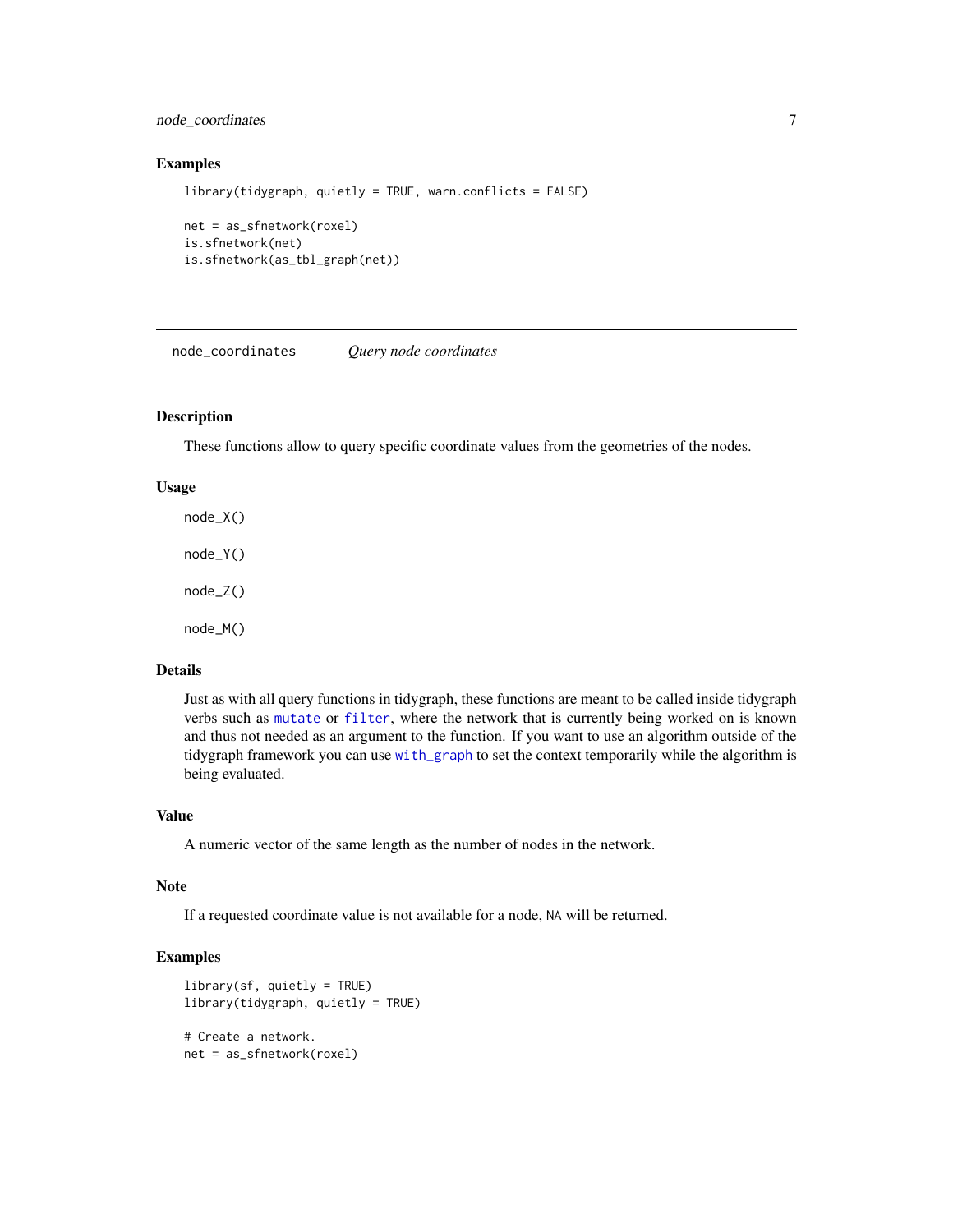```
# Use query function in a filter call.
filtered = net %>%
  activate("nodes") %>%
  filter(node_X() > 7.54)oldpar = par(no.readonly = TRUE)
par(max = c(1,1,1,1))plot(net, col = "grey")
plot(filtered, col = "red", add = TRUE)
par(oldpar)
# Use query function in a mutate call.
net %>%
  activate("nodes") %>%
  mutate(X = node_X(), Y = node_Y())
```
plot.sfnetwork *Plot sfnetwork geometries*

#### Description

Plot the geometries of an object of class [sfnetwork](#page-12-1).

#### Usage

```
## S3 method for class 'sfnetwork'
plot(x, draw\_lines = TRUE, ...)
```
#### Arguments

| $\mathsf{x}$            | Object of class sfnetwork.                                                                                                                                                                        |
|-------------------------|---------------------------------------------------------------------------------------------------------------------------------------------------------------------------------------------------|
| draw_lines              | If the edges of the network are spatially implicit, should straight lines be drawn<br>between connected nodes? Defaults to TRUE. Ignored when the edges of the<br>network are spatially explicit. |
| $\cdot$ $\cdot$ $\cdot$ | Arguments passed on to plot. sf                                                                                                                                                                   |

#### Details

This is a basic plotting functionality. For more advanced plotting, it is recommended to extract the nodes and edges from the network, and plot them separately with one of the many available spatial plotting functions as can be found in sf, tmap, ggplot2, ggspatial, and others.

<span id="page-7-0"></span>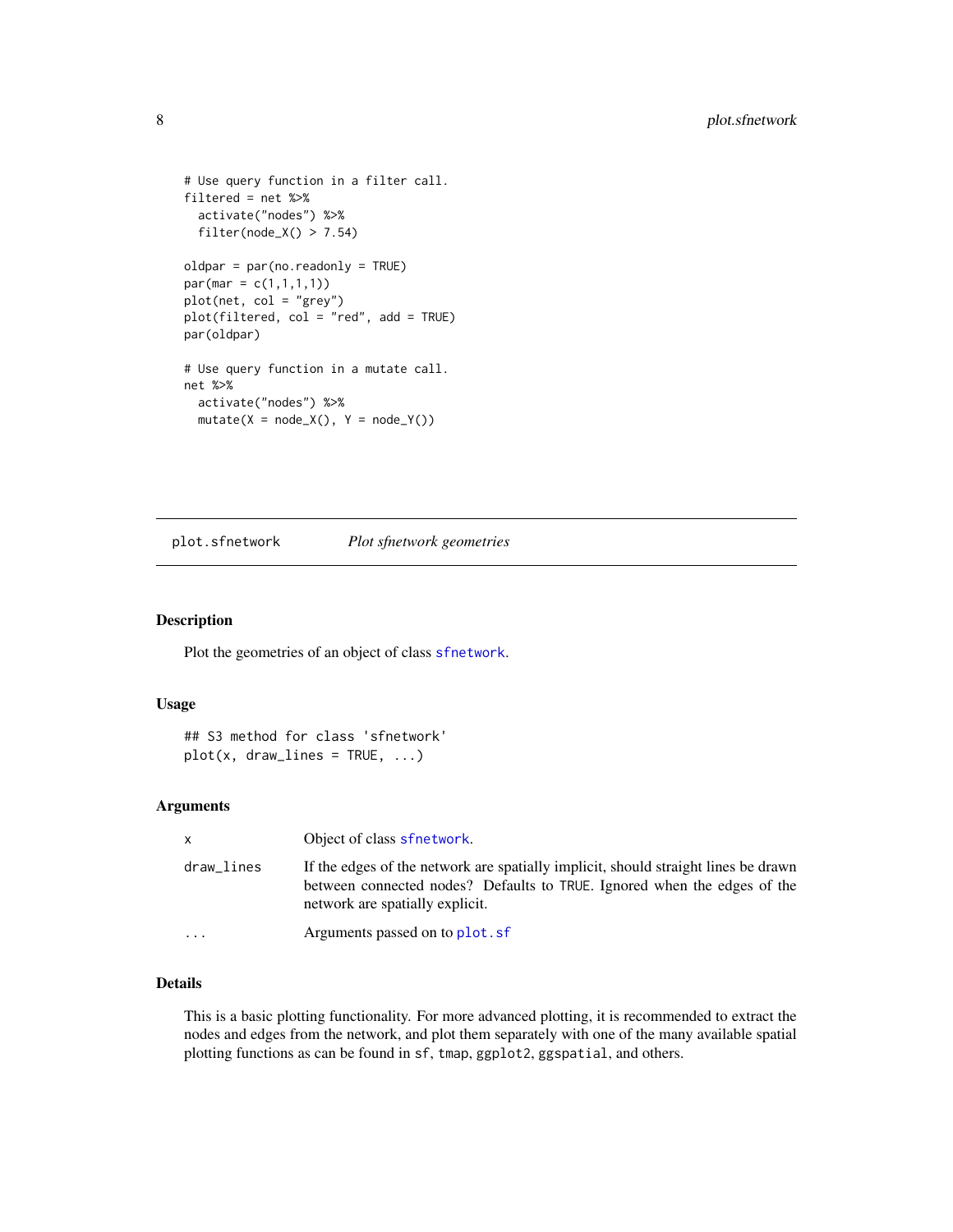#### <span id="page-8-0"></span>roxel and the set of the set of the set of the set of the set of the set of the set of the set of the set of the set of the set of the set of the set of the set of the set of the set of the set of the set of the set of the

#### Examples

```
oldpar = par(no.readonly = TRUE)
par(max = c(1,1,1,1), mfrom = c(1,1))net = as_sfnetwork(roxel)
plot(net)
# When lines are spatially implicit.
par(max = c(1,1,1,1), mfrow = c(1,2))
net = as_sfnetwork(roxel, edges_as_lines = FALSE)
plot(net)
plot(net, draw_lines = FALSE)
# Changing default settings.
par(max = c(1,1,1,1), mfrom = c(1,1))plot(net, col = 'blue', pch = 18, lwd = 1, cex = 2)# Add grid and axis
par(max = c(2.5, 2.5, 1, 1))plot(net, graticule = TRUE, axes = TRUE)
par(oldpar)
```
#### roxel *Road network of Münster Roxel*

#### Description

A dataset containing the road network (roads, bikelanes, footpaths, etc.) of Roxel, a neighborhood in the city of Münster, Germany. The data are taken from OpenStreetMap, querying by key  $=$ 'highway'. The topology is cleaned with the v.clean tool in GRASS GIS.

#### Usage

roxel

#### Format

An object of class [sf](#page-9-1) with LINESTRING geometries, containing 851 features and three columns:

name the name of the road, if it exists

type the type of the road, e.g. cycleway

geometry the geometry list column

#### Source

<https://www.openstreetmap.org>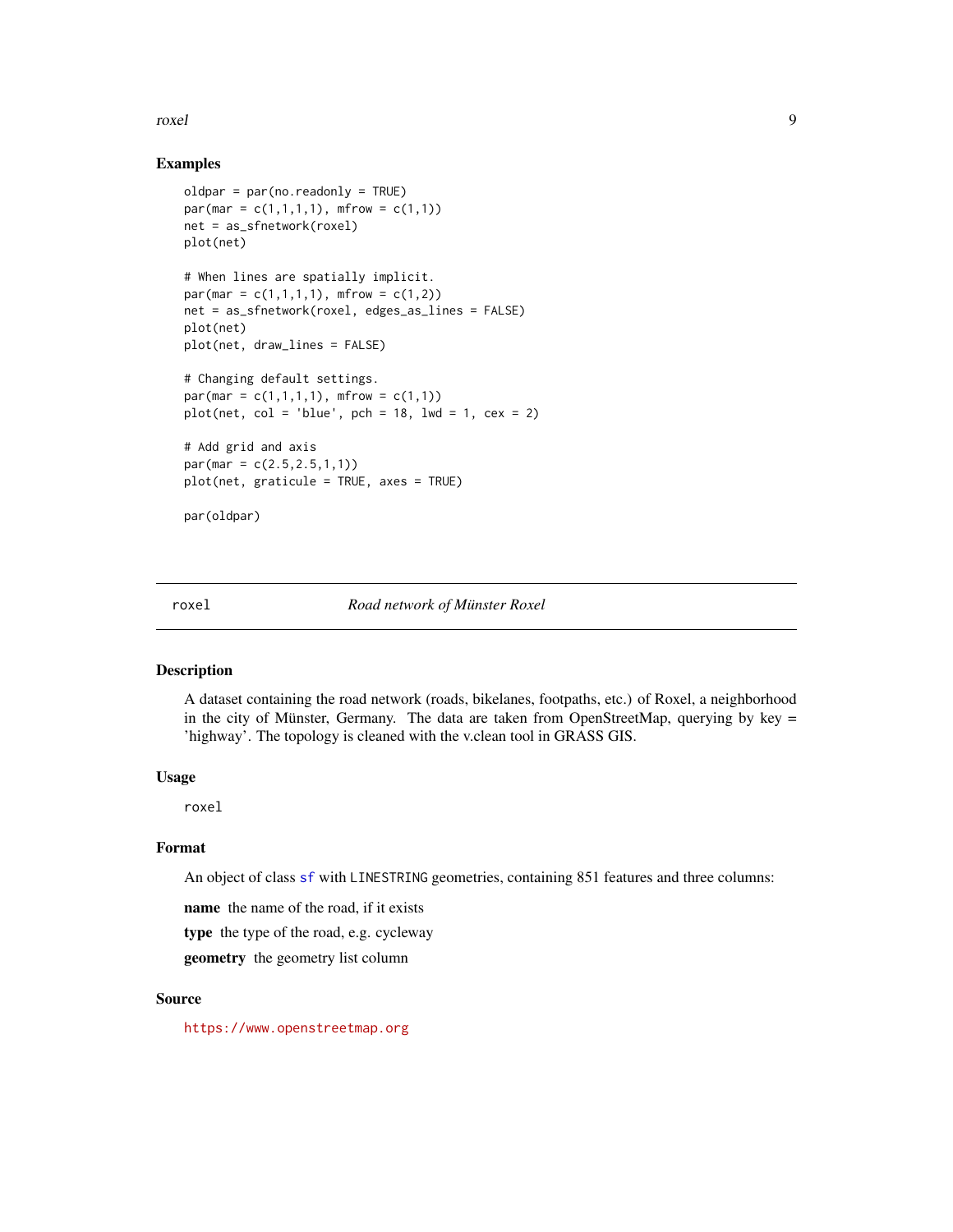s2 methods for sfnetworks

#### Usage

```
as_s2_geography.sfnetwork(x, ...)
```
#### Arguments

|          | An object of class sfnetwork.                      |
|----------|----------------------------------------------------|
| $\cdots$ | Arguments passed on the corresponding s2 function. |

<span id="page-9-1"></span>

### sf *sf methods for sfnetworks*

#### Description

[sf](#page-9-1) methods for [sfnetwork](#page-12-1) objects.

#### Usage

```
## S3 method for class 'sfnetwork'
st_as_s f(x, active = NULL, ...)## S3 method for class 'sfnetwork'
st\_geometry(x, active = NULL, ...)## S3 replacement method for class 'sfnetwork'
st\_geometry(x) \leq - value## S3 method for class 'sfnetwork'
st\_bbox(x, \ldots)## S3 method for class 'sfnetwork'
st_coordinates(x, ...)
## S3 method for class 'sfnetwork'
st_is(x, \ldots)## S3 method for class 'sfnetwork'
st\_crs(x, \ldots)
```
<span id="page-9-0"></span>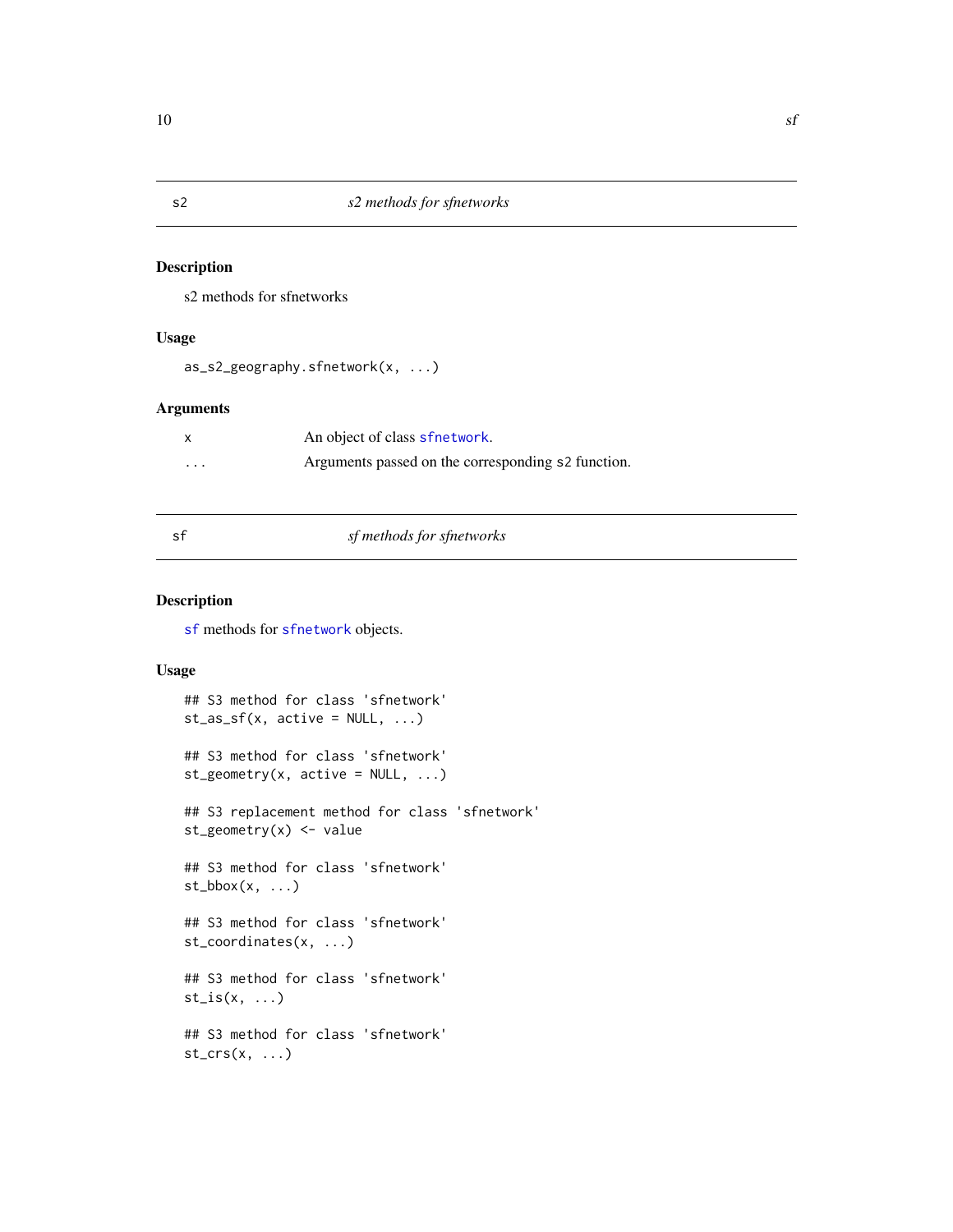```
## S3 replacement method for class 'sfnetwork'
st\_crs(x) \leq - value
## S3 method for class 'sfnetwork'
st_shift_longitude(x, ...)
## S3 method for class 'sfnetwork'
st_transform(x, ...)
## S3 method for class 'sfnetwork'
st_wrap_dateline(x, ...)
## S3 method for class 'sfnetwork'
st\_zm(x, \ldots)## S3 method for class 'sfnetwork'
st_m-range(x, \ldots)## S3 method for class 'sfnetwork'
st_zz_r = (x, \ldots)## S3 method for class 'sfnetwork'
st\_\text{agr}(x, \text{ active = NULL}, \dots)## S3 replacement method for class 'sfnetwork'
st_{agr}(x) \leftarrow value## S3 method for class 'sfnetwork'
st_intersects(x, y = x, ...)## S3 method for class 'sfnetwork'
st_reverse(x, ...)
## S3 method for class 'sfnetwork'
st_simplify(x, ...)
## S3 method for class 'sfnetwork'
st\_join(x, y, ...)## S3 method for class 'morphed_sfnetwork'
st\_join(x, y, ...)## S3 method for class 'sfnetwork'
st\_crop(x, y, ...)## S3 method for class 'morphed_sfnetwork'
st\_crop(x, y, \ldots)
```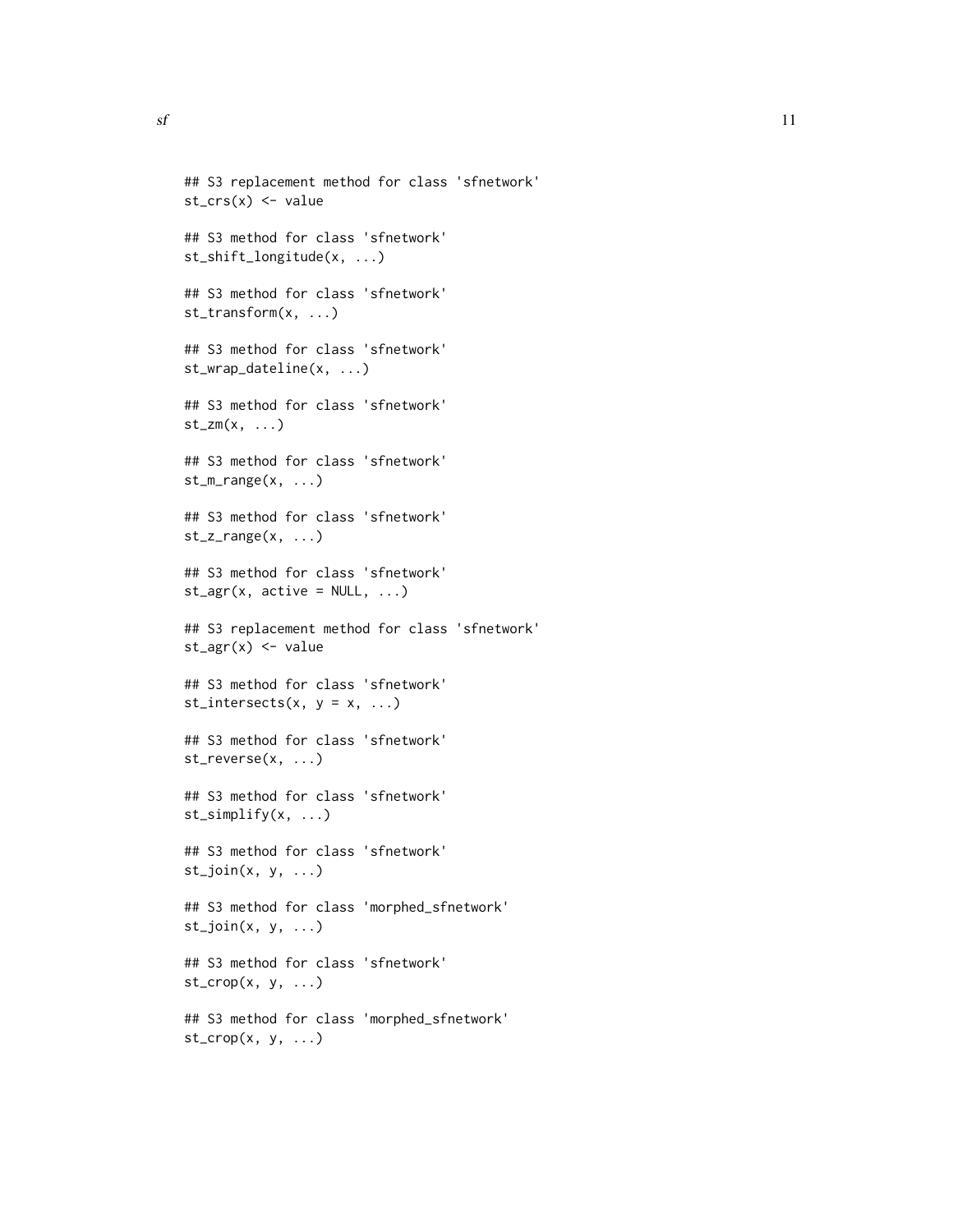```
## S3 method for class 'sfnetwork'
st_fitter(x, y, ...)## S3 method for class 'morphed_sfnetwork'
st_filter(x, y, ...)
```
#### Arguments

| $\mathsf{x}$ | An object of class sfnetwork.                                                                                                                                                                                     |
|--------------|-------------------------------------------------------------------------------------------------------------------------------------------------------------------------------------------------------------------|
| active       | Which network element (i.e. nodes or edges) to activate before extracting. If<br>NULL, it will be set to the current active element of the given network. Defaults<br>to NULL.                                    |
| $\cdot$      | Arguments passed on the corresponding sf function.                                                                                                                                                                |
| value        | The value to be assigned. See the documentation of the corresponding sf func-<br>tion for details.                                                                                                                |
| y            | An object of class sf, or directly convertible to it using st_as_sf. In some<br>cases, it can also be an object of sfg or bbox. Always look at the documentation<br>of the corresponding sf function for details. |

#### Details

See the [sf](#page-9-1) documentation.

#### Value

The sfnetwork method for [st\\_as\\_sf](#page-0-0) returns the active element of the network as object of class [sf](#page-9-1). The sfnetwork and morphed\_sfnetwork methods for [st\\_join](#page-0-0), [st\\_filter](#page-0-0) and [st\\_crop](#page-0-0) return an object of class [sfnetwork](#page-12-1) and morphed\_sfnetwork respectively. All other methods return the same type of objects as their corresponding sf function. See the [sf](#page-9-1) documentation for details.

```
library(sf, quietly = TRUE)
net = as_sfnetwork(roxel)
# Extract the active network element.
st_as_sf(net)
# Extract any network element.
st_as_sf(net, "edges")
# Get geometry of the active network element.
st_geometry(net)
# Get geometry of any network element.
st_geometry(net, "edges")
# Get bbox of the active network element.
```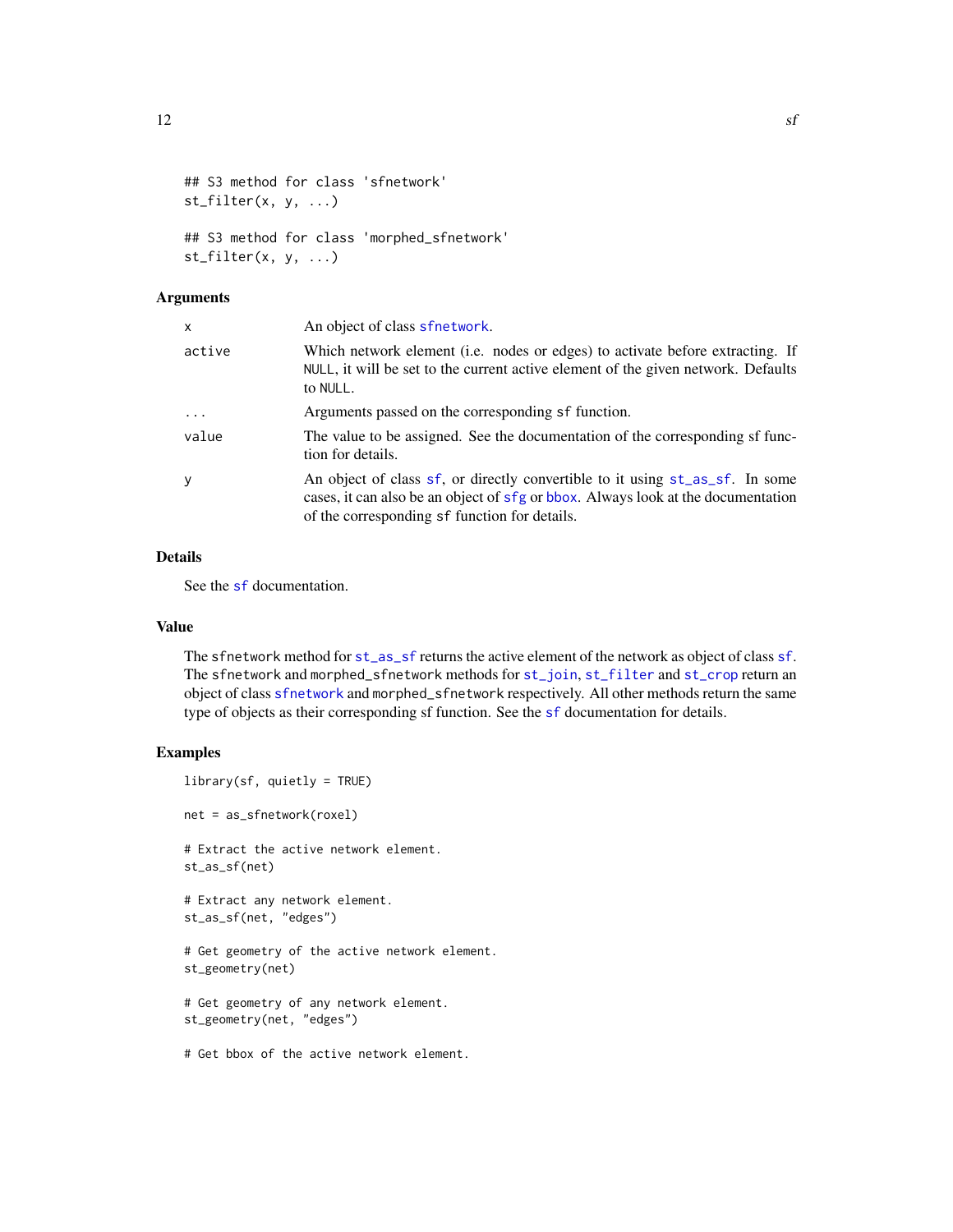#### <span id="page-12-0"></span>sfnetwork and the state of the state of the state of the state of the state of the state of the state of the state of the state of the state of the state of the state of the state of the state of the state of the state of

```
st_bbox(net)
# Get CRS of the network.
st_crs(net)
# Get agr factor of the active network element.
st_agr(net)
# Get agr factor of any network element.
st_agr(net, "edges")
# Spatial join applied to the active network element.
net = st_transform(net, 3035)
codes = st_as_sf(st\_make\_grid(net, n = c(2, 2)))codes$post_code = as.charAtacter(seq(1000, 1000 + nrow(codes) * 10 - 10, 10))joined = st_join(net, codes, join = st_intersects)
joined
oldpar = par(no.readonly = TRUE)
par(max = c(1,1,1,1), mfrow = c(1,2))
plot(net, col = "grey")plot(codes, col = NA, border = "red", lty = 4, lwd = 4, add = TRUE)text(st_coordinates(st_centroid(st_geometry(codes))), codes$post_code)
plot(st_geometry(joined, "edges"))
plot(st_as_sf(joined, "nodes"), pch = 20, add = TRUE)
par(oldpar)
# Spatial filter applied to the active network element.
p1 = st_point(c(4151358, 3208045))
p2 = st_point(c(4151340, 3207520))
p3 = st_point(c(4151756, 3207506))
p4 = st_point(c(4151774, 3208031))
poly = st_multipoint(c(p1, p2, p3, p4)) %>%
  st_cast('POLYGON') %>%
  st_sfc(crs = 3035) %>%
  st_as_sf()
filtered = st_filter(net, poly, .pred = st_intersects)
oldpar = par(no.readonly = TRUE)
par(max = c(1,1,1,1), mfrom = c(1,2))plot(net, col = "grey")
plot(poly, border = "red", lty = 4, lwd = 4, add = TRUE)plot(filtered)
par(oldpar)
```
<span id="page-12-1"></span>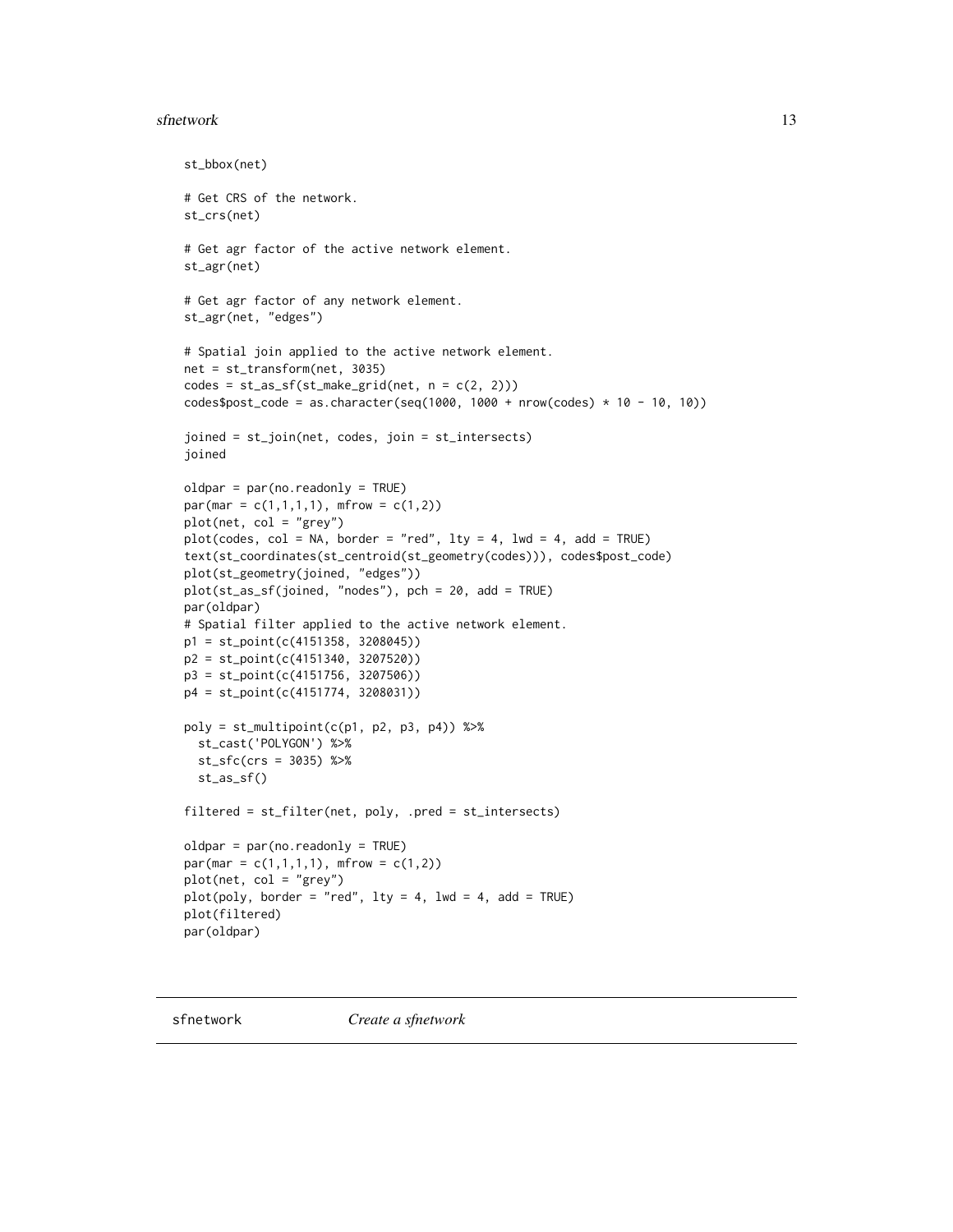<span id="page-13-0"></span>sfnetwork is a tidy data structure for geospatial networks. It extends the [tbl\\_graph](#page-0-0) data structure for relational data into the domain of geospatial networks, with nodes and edges embedded in geographical space, and offers smooth integration with [sf](#page-9-1) for spatial data analysis.

#### Usage

```
sfnetwork(
  nodes,
  edges = NULL,
  directed = TRUE,
  node_key = "name",
  edges_as_lines = NULL,
  length_as_weight = FALSE,
  force = FALSE,
  ...
\mathcal{L}
```
#### Arguments

| nodes            | The nodes of the network. Should be an object of class sf, or directly convertible<br>to it using st_as_sf. All features should have an associated geometry of type<br>POINT.                                                                                                                                                                                                                                                                                                                                                                                                    |
|------------------|----------------------------------------------------------------------------------------------------------------------------------------------------------------------------------------------------------------------------------------------------------------------------------------------------------------------------------------------------------------------------------------------------------------------------------------------------------------------------------------------------------------------------------------------------------------------------------|
| edges            | The edges of the network. May be an object of class sf, with all features<br>having an associated geometry of type LINESTRING. It may also be a regular<br>data. frame or tbl_df object. In any case, the nodes at the ends of each edge<br>must either be encoded in a to and from column, as integers or characters. In-<br>tegers should refer to the position of a node in the nodes table, while characters<br>should refer to the name of a node encoded in the column referred to in the<br>node_key argument. Setting edges to NULL will create a network without edges. |
| directed         | Should the constructed network be directed? Defaults to TRUE.                                                                                                                                                                                                                                                                                                                                                                                                                                                                                                                    |
| node_key         | The name of the column in the nodes table that character represented to and<br>from columns should be matched against. If NA, the first column is always cho-<br>sen. This setting has no effect if to and from are given as integers. Defaults to<br>'name'.                                                                                                                                                                                                                                                                                                                    |
| edges_as_lines   | Should the edges be spatially explicit, i.e. have LINESTRING geometries stored<br>in a geometry list column? If NULL, this will be automatically defined, by setting<br>the argument to TRUE when the edges are given as an object of class sf, and<br>FALSE otherwise. Defaults to NULL.                                                                                                                                                                                                                                                                                        |
| length_as_weight |                                                                                                                                                                                                                                                                                                                                                                                                                                                                                                                                                                                  |
|                  | Should the length of the edges be stored in a column named weight? If set<br>to TRUE, this will calculate the length of the linestring geometry of the edge in<br>the case of spatially explicit edges, and the straight-line distance between the<br>source and target node in the case of spatially implicit edges. If there is already<br>a column named weight, it will be overwritten. Defaults to FALSE.                                                                                                                                                                   |
| force            | Should network validity checks be skipped? Defaults to FALSE, meaning that<br>network validity checks are executed when constructing the network. These                                                                                                                                                                                                                                                                                                                                                                                                                          |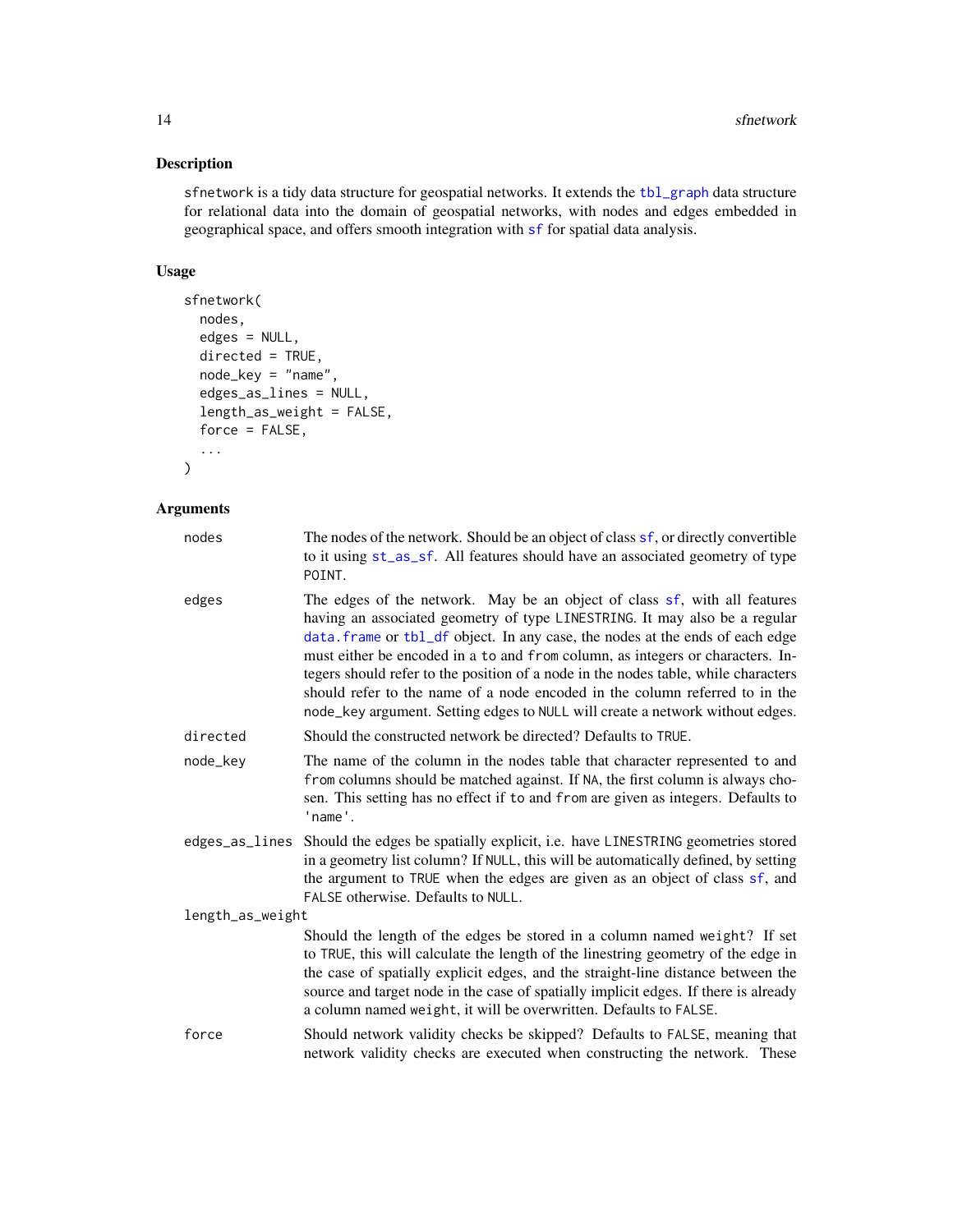<span id="page-14-0"></span>checks guarantee a valid spatial network structure. For the nodes, this means that they all should have POINT geometries. In the case of spatially explicit edges, it is also checked that all edges have LINESTRING geometries, nodes and edges have the same CRS and boundary points of edges match their corresponding node coordinates. These checks are important, but also time consuming. If you are already sure your input data meet the requirements, the checks are unnecessary and can be turned off to improve performance.

... Arguments passed on to [st\\_as\\_sf](#page-0-0), if nodes need to be converted into an [sf](#page-9-1) object during construction.

#### Value

An object of class sfnetwork.

```
library(sf, quietly = TRUE)
## Create sfnetwork from sf objects
p1 = st\_point(c(7, 51))p2 = st\_point(c(7, 52))p3 = st\_point(c(8, 52))nodes = st_as_sf(st_sfc(p1, p2, p3, crs = 4326))e1 = st_cast(st_union(p1, p2), "LINESTRING")
e2 = st_cast(st_union(p1, p3), "LINESTRING")
e3 = st\_cast(st\_union(p3, p2), "LINESTRING")edges = st_as_sf(st_sfc(e1, e2, e3, crs = 4326))edges$from = c(1, 1, 3)edges$to = c(2, 3, 2)
# Default.
sfnetwork(nodes, edges)
# Undirected network.
sfnetwork(nodes, edges, directed = FALSE)
# Using character encoded from and to columns.
nodes$name = c("city", "village", "farm")
edges$from = c("city", "city", "farm")
edges$to = c("village", "farm", "village")
sfnetwork(nodes, edges, node_key = "name")
# Spatially implicit edges.
sfnetwork(nodes, edges, edges_as_lines = FALSE)
# Store edge lenghts in a weight column.
sfnetwork(nodes, edges, length_as_weight = TRUE)
# Adjust the number of features printed by active and inactive components
```

```
oldoptions = options(sfn_max_print_active = 1, sfn_max_print_inactive = 2)
sfnetwork(nodes, edges)
```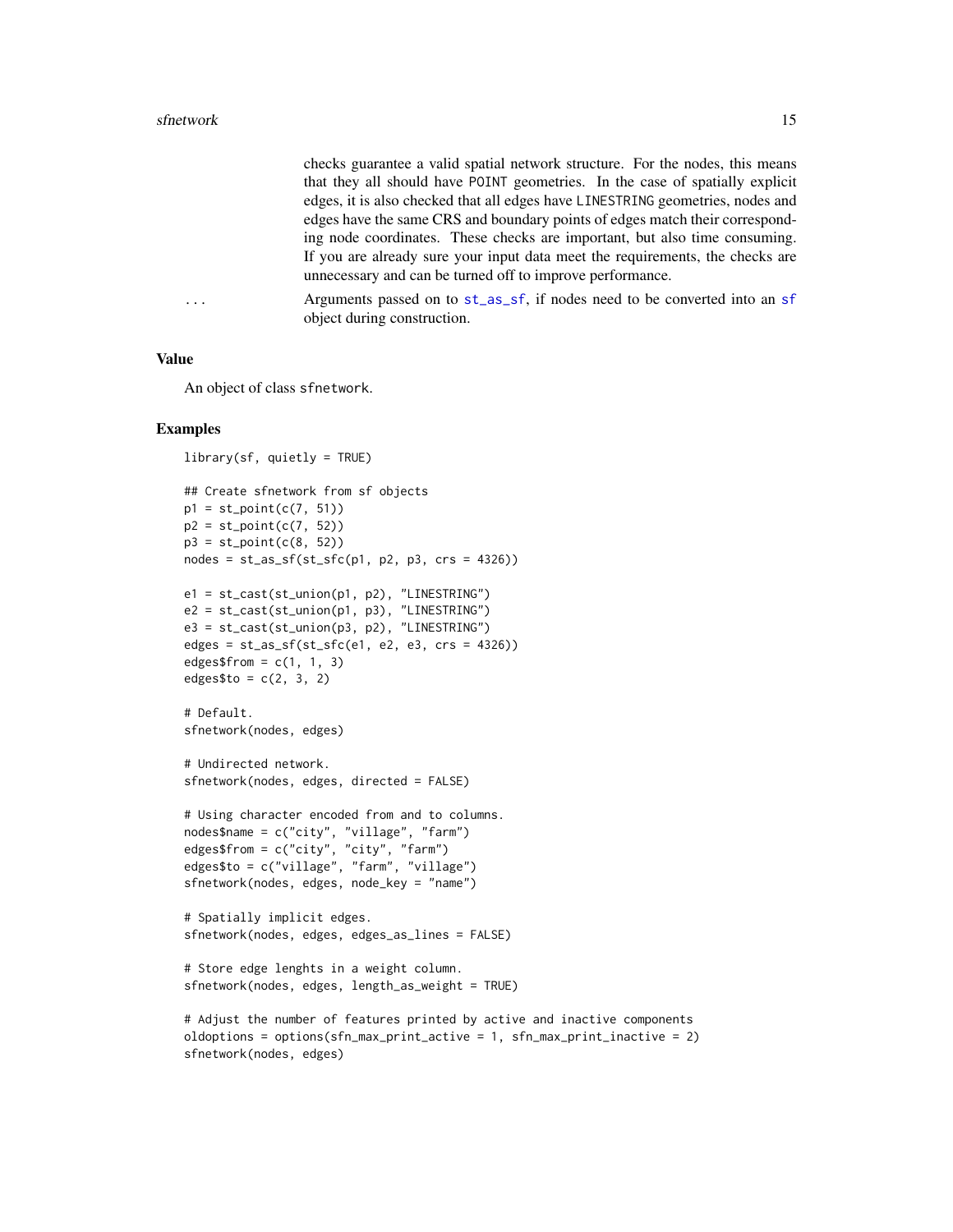<span id="page-15-0"></span>options(oldoptions)

#### sf\_attr *Query sf attributes from the active element of a sfnetwork*

#### Description

Query sf attributes from the active element of a sfnetwork

#### Usage

sf\_attr(x, name, active = NULL)

#### Arguments

| x      | An object of class sfnetwork.                                                                                                                                                  |
|--------|--------------------------------------------------------------------------------------------------------------------------------------------------------------------------------|
| name   | Name of the attribute to query. Either 'sf_column' or 'agr'.                                                                                                                   |
| active | Which network element (i.e. nodes or edges) to activate before extracting. If<br>NULL, it will be set to the current active element of the given network. Defaults<br>to NULL. |

#### Details

sf attributes include sf\_column (the name of the sf column) and agr (the attribute-geometryrelationships).

#### Value

The value of the attribute matched, or NULL if no exact match is found.

```
net = as_sfnetwork(roxel)
sf_attr(net, "agr", active = "edges")
sf_attr(net, "sf_column", active = "nodes")
```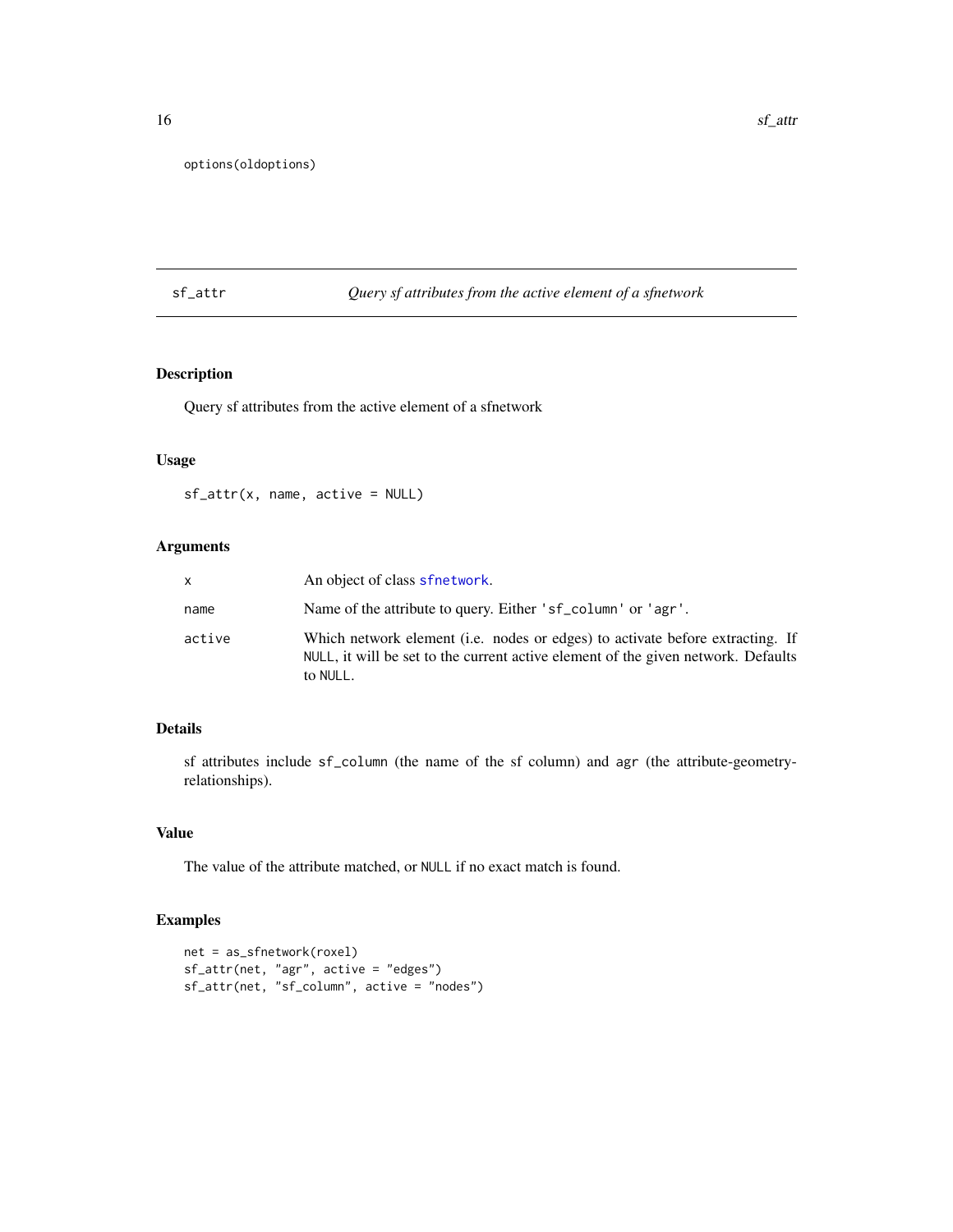<span id="page-16-0"></span>These functions are a collection of specific spatial edge measures, that form a spatial extension to edge measures in [tidygraph](#page-0-0).

#### Usage

```
edge_azimuth()
```
edge\_circuity(Inf\_as\_NaN = FALSE)

edge\_length()

edge\_displacement()

#### Arguments

Inf\_as\_NaN Should the circuity values of loop edges be stored as NaN instead of Inf? Defaults to FALSE.

#### Details

Just as with all query functions in tidygraph, spatial edge measures are meant to be called inside tidygraph verbs such as [mutate](#page-0-0) or [filter](#page-0-0), where the network that is currently being worked on is known and thus not needed as an argument to the function. If you want to use an algorithm outside of the tidygraph framework you can use [with\\_graph](#page-0-0) to set the context temporarily while the algorithm is being evaluated.

#### Value

A numeric vector of the same length as the number of edges in the graph.

#### Functions

- edge\_azimuth: The angle in radians between a straight line from the edge startpoint pointing north, and the straight line from the edge startpoint and the edge endpoint. Calculated with [st\\_geod\\_azimuth](#page-0-0). Requires a geographic CRS.
- edge\_circuity: The ratio of the length of an edge linestring geometry versus the straightline distance between its boundary nodes, as described in Giacomin & Levinson, 2015. DOI: 10.1068/b130131p.
- edge\_length: The length of an edge linestring geometry as calculated by [st\\_length](#page-0-0).
- edge\_displacement: The straight-line distance between the two boundary nodes of an edge, as calculated by [st\\_distance](#page-0-0).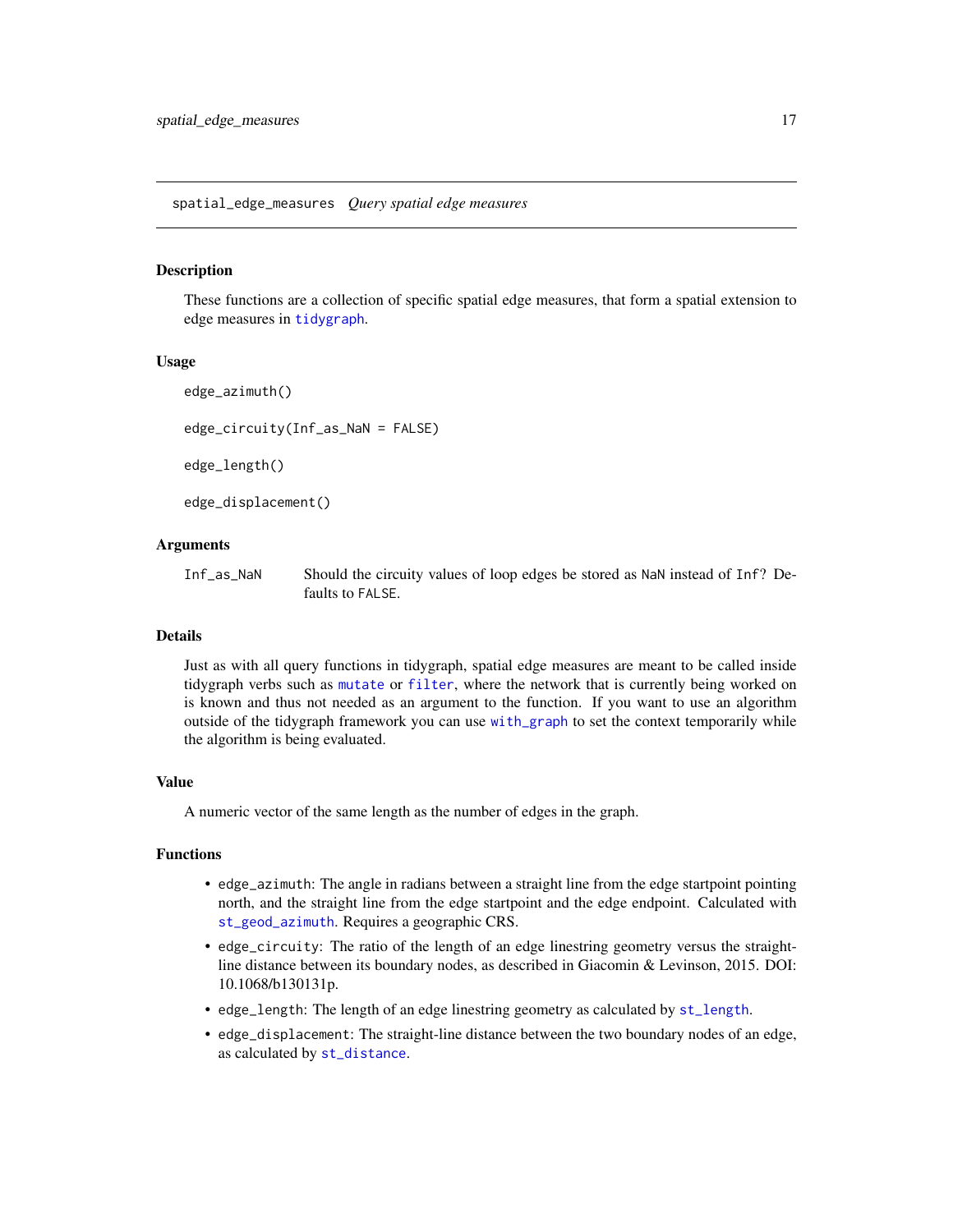#### Examples

```
library(sf, quietly = TRUE)
library(tidygraph, quietly = TRUE)
net = as_sfnetwork(roxel)
net %>%
  activate("edges") %>%
  mutate(azimuth = edge_azimuth())net %>%
  activate("edges") %>%
  mutate(circuity = edge_circuity())
net %>%
  activate("edges") %>%
  mutate(length = edge_length())net %>%
  activate("edges") %>%
  mutate(displacement = edge_displacement())
```
spatial\_edge\_predicates

*Query edges with spatial predicates*

#### Description

These functions allow to interpret spatial relations between edges and other geospatial features directly inside [filter](#page-0-0) and [mutate](#page-0-0) calls. All functions return a logical vector of the same length as the number of edges in the network. Element i in that vector is TRUE whenever any (predicate( $x[i], y[j])$ ) is TRUE. Hence, in the case of using edge\_intersects, element i in the returned vector is TRUE when edge i intersects with any of the features given in y.

#### Usage

```
edge_intersects(y, ...)
edge_is_disjoint(y, ...)
edge_touches(y, ...)
edge_crosses(y, ...)
edge_is_within(y, ...)
edge_contains(y, ...)
```
<span id="page-17-0"></span>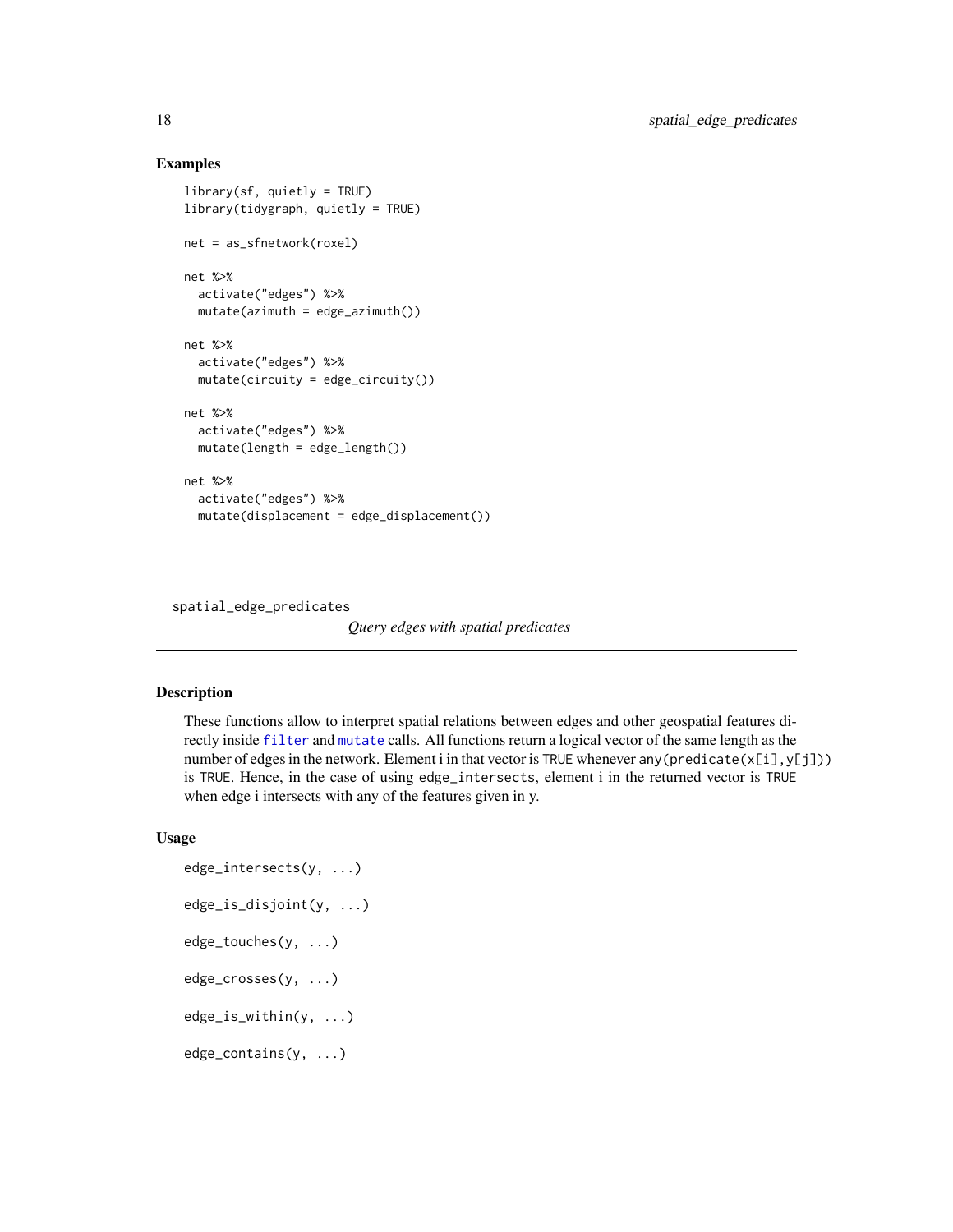```
edge_contains_properly(y, ...)
edge_overlaps(y, ...)
edge_equals(y, ...)
edge_covers(y, ...)
edge_is_covered_by(y, ...)
edge_is_within_distance(y, ...)
```
#### **Arguments**

|                         | The geospatial features to test the edges against, either as an object of class sf<br>or sfc.       |
|-------------------------|-----------------------------------------------------------------------------------------------------|
| $\cdot$ $\cdot$ $\cdot$ | Arguments passed on to the corresponding spatial predicate function of sf. See<br>geos_binary_pred. |

#### Details

See [geos\\_binary\\_pred](#page-0-0) for details on each spatial predicate. Just as with all query functions in tidygraph, these functions are meant to be called inside tidygraph verbs such as [mutate](#page-0-0) or [filter](#page-0-0), where the network that is currently being worked on is known and thus not needed as an argument to the function. If you want to use an algorithm outside of the tidygraph framework you can use [with\\_graph](#page-0-0) to set the context temporarily while the algorithm is being evaluated.

#### Value

A logical vector of the same length as the number of edges in the network.

#### Note

Note that edge\_is\_within\_distance is a wrapper around the st\_is\_within\_distance predicate from sf. Hence, it is based on 'as-the-crow-flies' distance, and not on distances over the network.

```
library(sf, quietly = TRUE)library(tidygraph, quietly = TRUE)
# Create a network.
net = as_sfnetwork(roxel) %>%
  st_transform(3035)
# Create a geometry to test against.
p1 = st_point(c(4151358, 3208045))
p2 = st_point(c(4151340, 3207520))
p3 = st_point(c(4151756, 3207506))
```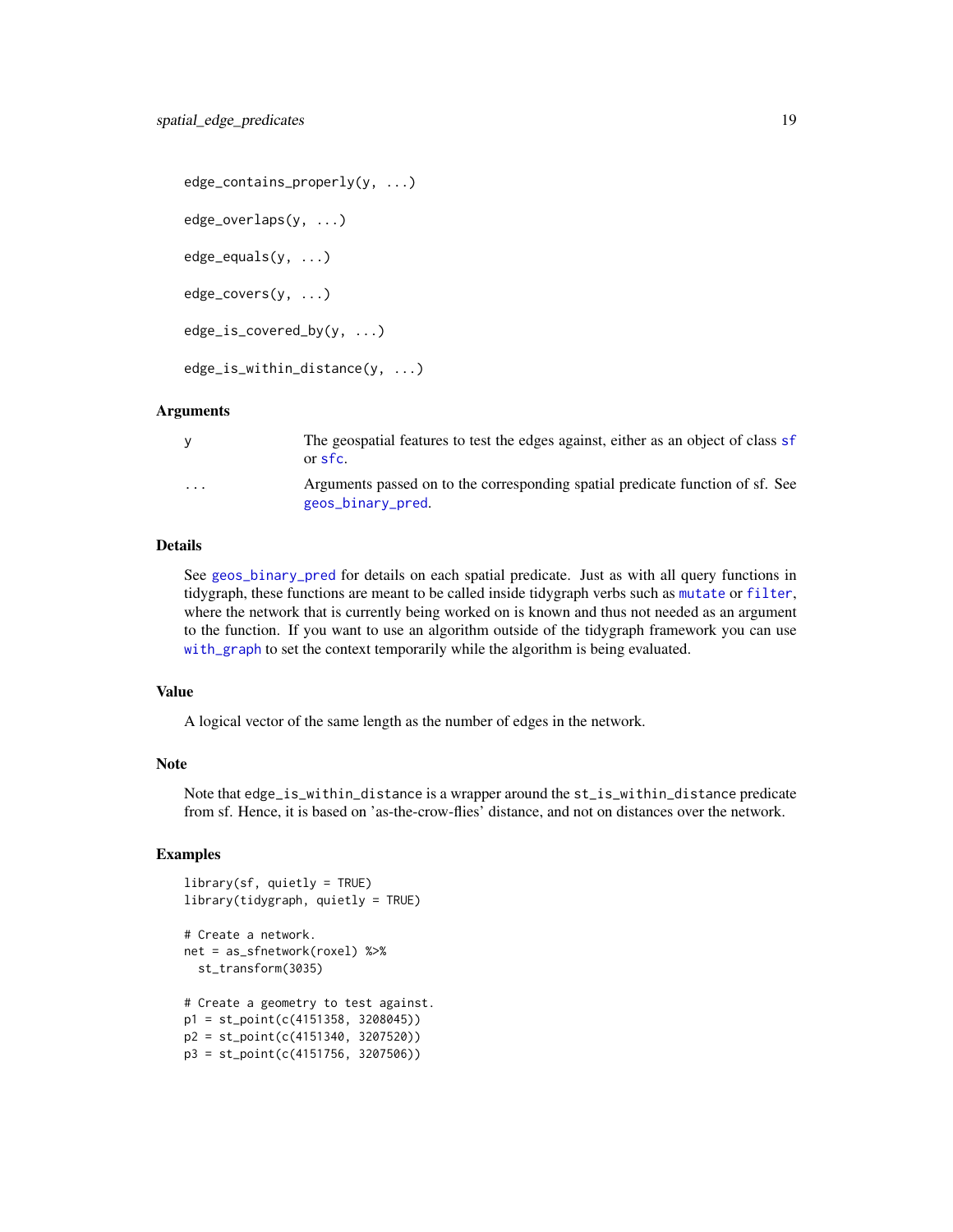```
p4 = st_point(c(4151774, 3208031))
poly = st_multipoint(c(p1, p2, p3, p4)) %>%
  st_cast('POLYGON') %>%
  st_sfc(crs = 3035)
# Use predicate query function in a filter call.
intersects = net %>%
  activate(edges) %>%
  filter(edge_intersects(poly))
oldpar = par(no.readonly = TRUE)par(max = c(1,1,1,1))plot(st_geometry(net, "edges"))
plot(st_geometry(intersects, "edges"), col = "red", lwd = 2, add = TRUE)
par(oldpar)
# Use predicate query function in a mutate call.
net %>%
  activate(edges) %>%
  mutate(disjoint = edge_is_disjoint(poly)) %>%
  select(disjoint)
```
spatial\_morphers *Spatial morphers for sfnetworks*

#### <span id="page-19-1"></span>Description

Spatial morphers form spatial add-ons to the set of [morphers](#page-0-0) provided by tidygraph. These functions are not meant to be called directly. They should either be passed into [morph](#page-0-0) to create a temporary alternative representation of the input network. Such an alternative representation is a list of one or more network objects. Single elements of that list can be extracted directly as a new network by passing the morpher to [convert](#page-0-0) instead, to make the changes lasting rather than temporary. Alternatively, if the morphed state contains multiple elements, all of them can be extracted together inside a [tbl\\_df](#page-0-0) by passing the morpher to [crystallise](#page-0-0).

#### Usage

```
to_spatial_contracted(
 x,
  ...,
  simplify = FALSE,
  summarise_attributes = "ignore",
  store_original_data = FALSE
)
to_spatial_directed(x)
```
<span id="page-19-0"></span>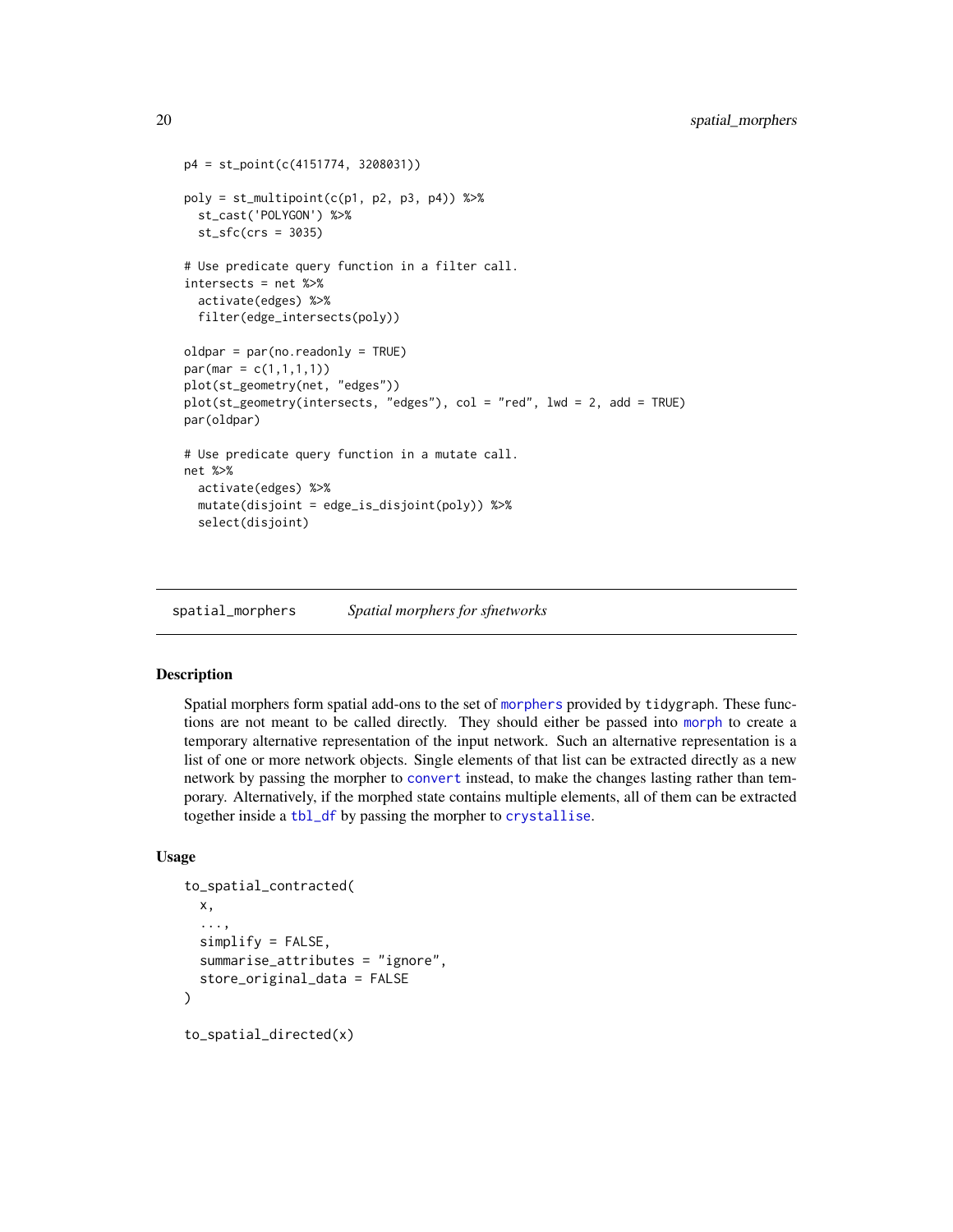```
to_spatial_explicit(x, ...)
to_spatial_neighborhood(x, node, threshold, weights = NULL, from = TRUE, ...)
to_spatial_shortest_paths(x, ...)
to_spatial_simple(
 x,
 remove_multiple = TRUE,
 remove_loops = TRUE,
 summarise_attributes = "first",
 store_original_data = FALSE
)
to_spatial_smooth(x, store_original_data = FALSE)
to_spatial_subdivision(x)
to_spatial_subset(x, ..., subset_by = NULL)
to_spatial_transformed(x, ...)
```
#### Arguments

| X                    | An object of class sfnetwork.                                                                                                                                                                                                                                                                                                                                                                                                                                                           |
|----------------------|-----------------------------------------------------------------------------------------------------------------------------------------------------------------------------------------------------------------------------------------------------------------------------------------------------------------------------------------------------------------------------------------------------------------------------------------------------------------------------------------|
| $\ddots$             | Arguments to be passed on to other functions. See the description of each mor-<br>pher for details.                                                                                                                                                                                                                                                                                                                                                                                     |
| simplify             | Should the network be simplified after contraction? This means that multiple<br>edges and loop edges will be removed. Multiple edges are introduced by con-<br>traction when there are several connections between the same groups of nodes.<br>Loop edges are introduced by contraction when there are connections within a<br>group. Note however that setting this to TRUE also removes multiple edges and<br>loop edges that already existed before contraction. Defaults to FALSE. |
| summarise_attributes |                                                                                                                                                                                                                                                                                                                                                                                                                                                                                         |
|                      | Whenever multiple features (i.e. nodes and/or edges) are merged into a sin-                                                                                                                                                                                                                                                                                                                                                                                                             |
|                      | gle feature during morphing, how should their attributes be combined? Several                                                                                                                                                                                                                                                                                                                                                                                                           |
|                      | options are possible, see igraph-attribute-combination for details.                                                                                                                                                                                                                                                                                                                                                                                                                     |
| store_original_data  |                                                                                                                                                                                                                                                                                                                                                                                                                                                                                         |
|                      | Whenever multiple features (i.e. nodes and/or edges) are merged into a single<br>feature during morphing, should the data of the original features be stored as an<br>attribute of the new feature, in a column named. orig_data. This is in line with<br>the design principles of tidygraph. Defaults to FALSE.                                                                                                                                                                        |
| node                 | The geospatial point for which the neighborhood will be calculated. Can be an<br>integer, referring to the index of the node for which the neighborhood will be<br>calculated. Can also be an object of class sf or sfc, containing a single feature.<br>In that case, this point will be snapped to its nearest node before calculating the<br>neighborhood. When multiple indices or features are given, only the first one is<br>taken.                                              |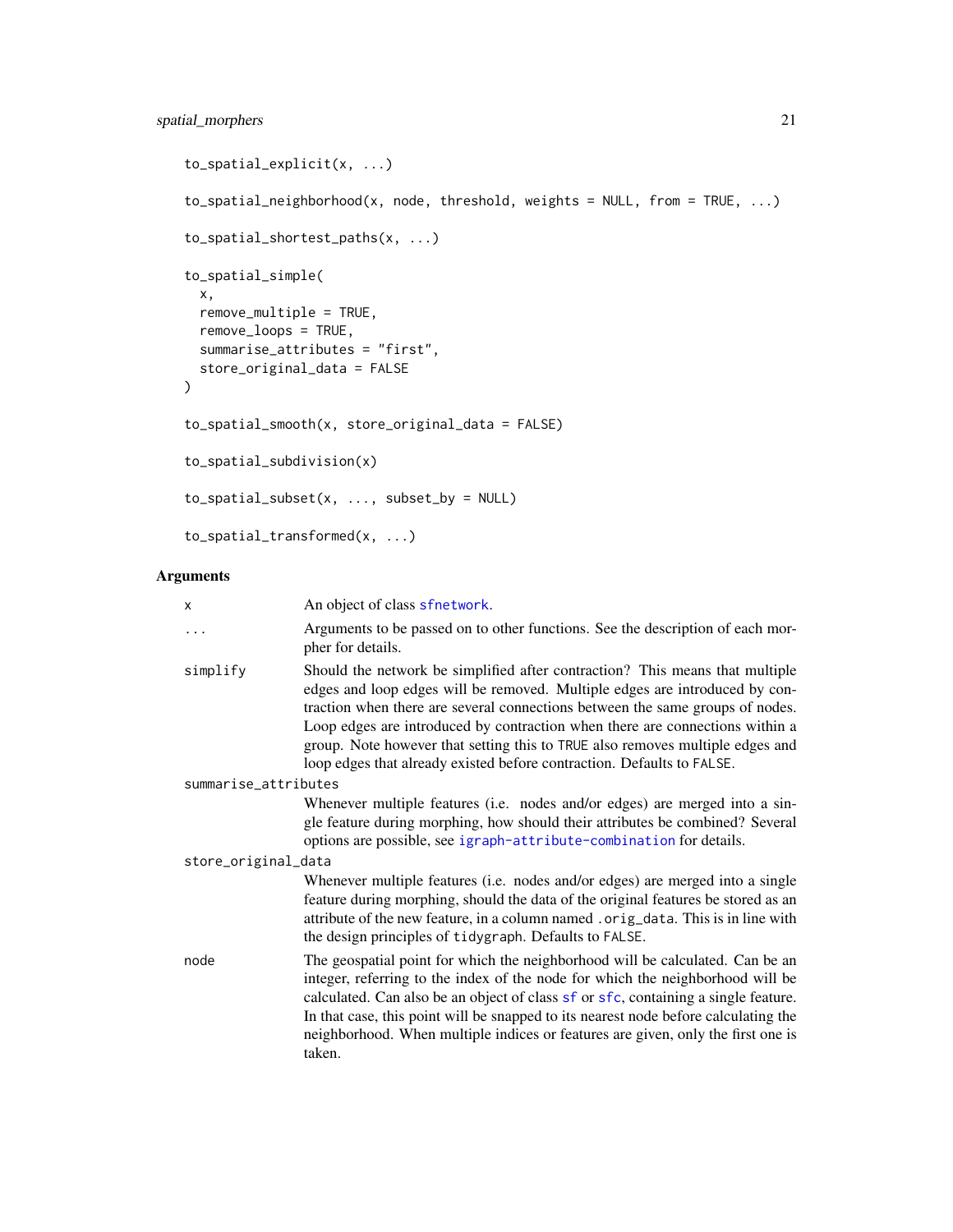<span id="page-21-0"></span>

| threshold       | The threshold distance to be used. Only nodes within the threshold distance from<br>the reference node will be included in the neighborhood. Should be a numeric<br>value in the same units as the weight values used for distance calculation.                                                                                                                                                                                                        |
|-----------------|--------------------------------------------------------------------------------------------------------------------------------------------------------------------------------------------------------------------------------------------------------------------------------------------------------------------------------------------------------------------------------------------------------------------------------------------------------|
| weights         | The edge weights used to calculate distances on the network. Can be a numeric<br>vector giving edge weights, or a column name referring to an attribute column in<br>the edges table containing those weights. If set to NULL, the values of a column<br>named weight in the edges table will be used automatically, as long as this col-<br>umn is present. If not, the geographic edge lengths will be calculated internally<br>and used as weights. |
| from            | Should distances be calculated from the reference node towards the other nodes?<br>Defaults to TRUE. If set to FALSE, distances will be calculated from the other<br>nodes towards the reference node instead.                                                                                                                                                                                                                                         |
| remove_multiple |                                                                                                                                                                                                                                                                                                                                                                                                                                                        |
|                 | Should multiple edges be merged into one. Defaults to TRUE.                                                                                                                                                                                                                                                                                                                                                                                            |
| remove_loops    | Should loop edges be removed. Defaults to TRUE.                                                                                                                                                                                                                                                                                                                                                                                                        |
| subset_by       | Whether to create subgraphs based on nodes or edges.                                                                                                                                                                                                                                                                                                                                                                                                   |
|                 |                                                                                                                                                                                                                                                                                                                                                                                                                                                        |

#### Details

It also possible to create your own morphers. See the documentation of [morph](#page-0-0) for the requirements for custom morphers.

#### Value

Either a morphed\_[sfnetwork](#page-12-1), which is a list of one or more sfnetwork objects, or a morphed\_tbl\_graph, which is a list of one or more [tbl\\_graph](#page-0-0) objects. See the description of each morpher for details.

#### Functions

- to\_spatial\_contracted: Combine groups of nodes into a single node per group. ... is forwarded to [group\\_by](#page-0-0) to create the groups. The centroid of the group of nodes will be used as geometry of the contracted node. If edge are spatially explicit, edge geometries are updated accordingly such that the valid spatial network structure is preserved. Returns a morphed\_sfnetwork containing a single element of class [sfnetwork](#page-12-1).
- to\_spatial\_directed: Make a network directed in the direction given by the linestring geometries of the edges. Differs from [to\\_directed](#page-0-0), which makes a network directed based on the node indices given in the from and to columns. In undirected networks these indices may not correspond with the endpoints of the linestring geometries. Returns a morphed\_sfnetwork containing a single element of class [sfnetwork](#page-12-1). This morpher requires edges to be spatially explicit. If not, use [to\\_directed](#page-0-0).
- to\_spatial\_explicit: Create linestring geometries between source and target nodes of edges. If the edges data can be directly converted to an object of class [sf](#page-9-1) using [st\\_as\\_sf](#page-0-0), extra arguments can be provided as ... and will be forwarded to [st\\_as\\_sf](#page-0-0) internally. Otherwise, straight lines will be drawn between the source and target node of each edge. Returns a morphed\_sfnetwork containing a single element of class [sfnetwork](#page-12-1).
- to\_spatial\_neighborhood: Limit a network to the spatial neighborhood of a specific node. ... is forwarded to [node\\_distance\\_from](#page-0-0) (if from is TRUE) or [node\\_distance\\_to](#page-0-0) (if from is FALSE). Returns a morphed\_sfnetwork containing a single element of class [sfnetwork](#page-12-1).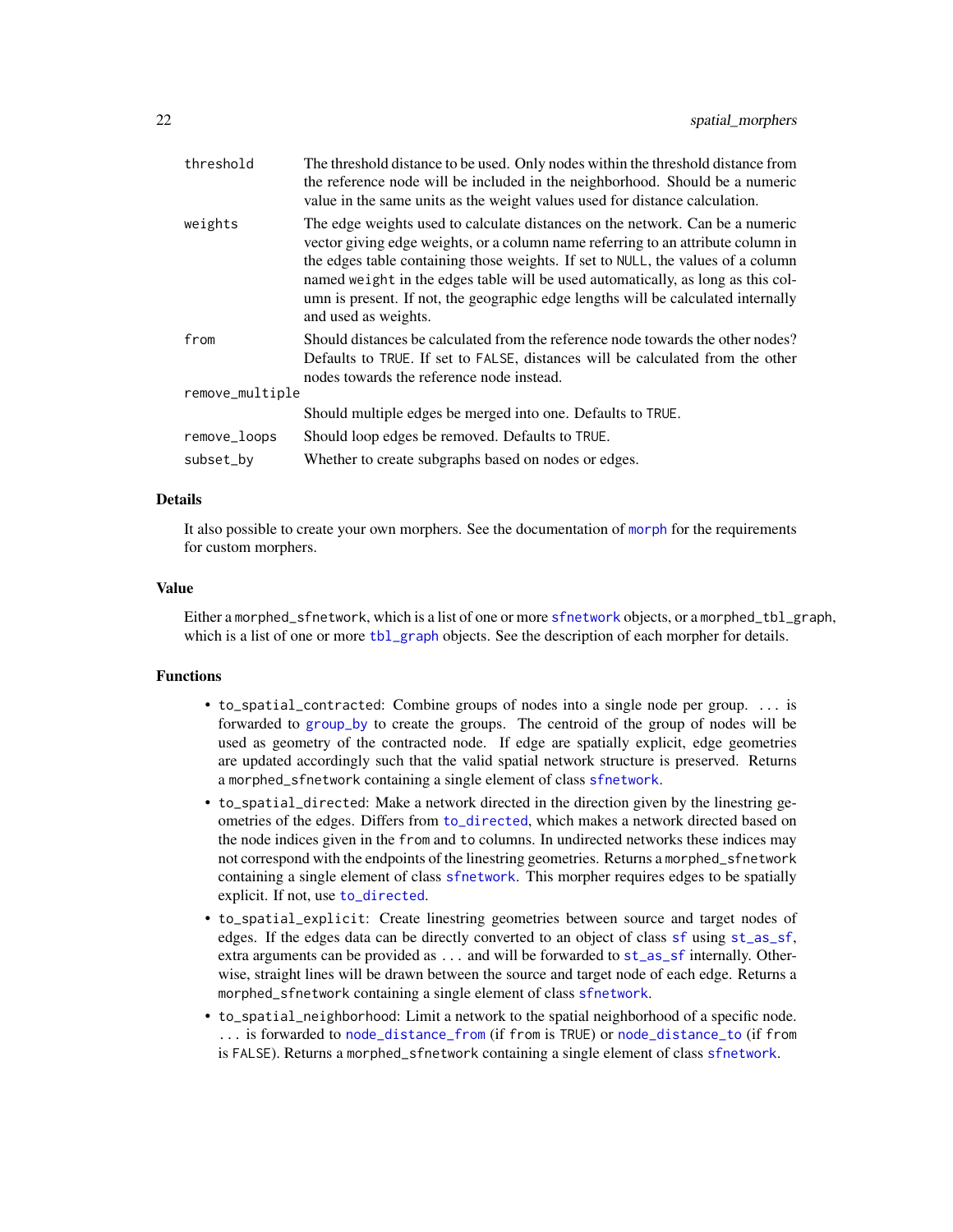- <span id="page-22-0"></span>• to\_spatial\_shortest\_paths: Limit a network to those nodes and edges that are part of the shortest path between two nodes. ... is evaluated in the same manner as [st\\_network\\_paths](#page-32-1) with type = 'shortest'. Returns a morphed\_sfnetwork that may contain multiple elements of class [sfnetwork](#page-12-1), depending on the number of requested paths. When unmorphing only the first instance of both the node and edge data will be used, as the the same node and/or edge can be present in multiple paths.
- to\_spatial\_simple: Remove loop edges and/or merges multiple edges into a single edge. Multiple edges are edges that have the same source and target nodes (in directed networks) or edges that are incident to the same nodes (in undirected networks). When merging them into a single edge, the geometry of the first edge is preserved. The order of the edges can be influenced by calling [arrange](#page-0-0) before simplifying. Returns a morphed\_sfnetwork containing a single element of class [sfnetwork](#page-12-1).
- to\_spatial\_smooth: Construct a smoothed version of the network by iteratively removing pseudo nodes, while preserving the connectivity of the network. In the case of directed networks, pseudo nodes are those nodes that have only one incoming and one outgoing edge. In undirected networks, pseudo nodes are those nodes that have two incident edges. Connectivity of the network is preserved by concatenating the incident edges of each removed pseudo node. Returns a morphed\_sfnetwork containing a single element of class [sfnetwork](#page-12-1).
- to\_spatial\_subdivision: Construct a subdivision of the network by subdividing edges at each interior point that is equal to any other interior or boundary point in the edges table. Interior points in this sense are those points that are included in their linestring geometry feature but are not endpoints of it, while boundary points are the endpoints of the linestrings. The network is reconstructed after subdivision such that edges are connected at the points of subdivision. Returns a morphed\_sfnetwork containing a single element of class [sfnetwork](#page-12-1). This morpher requires edges to be spatially explicit.
- to\_spatial\_subset: Subset the network by applying a spatial filter, i.e. a filter on the geometry column based on a spatial predicate. ... is evaluated in the same manner as [st\\_filter](#page-0-0). Returns a morphed\_sfnetwork containing a single element of class [sfnetwork](#page-12-1). For filters on an attribute column, use [to\\_subgraph](#page-0-0).
- to\_spatial\_transformed: Transform the geospatial coordinates of the network into a different coordinate reference system. ... is evaluated in the same manner as [st\\_transform](#page-0-0). Returns a morphed\_sfnetwork containing a single element of class [sfnetwork](#page-12-1).

#### See Also

The vignette on [spatial morphers.](https://luukvdmeer.github.io/sfnetworks/articles/sfn05_morphers.html)

```
library(sf, quietly = TRUE)
library(tidygraph, quietly = TRUE)
net = as_sfnetwork(roxel, directed = FALSE) %>%
 st_transform(3035)
# Temporary changes with morph and unmorph.
net %>%
 activate("edges") %>%
```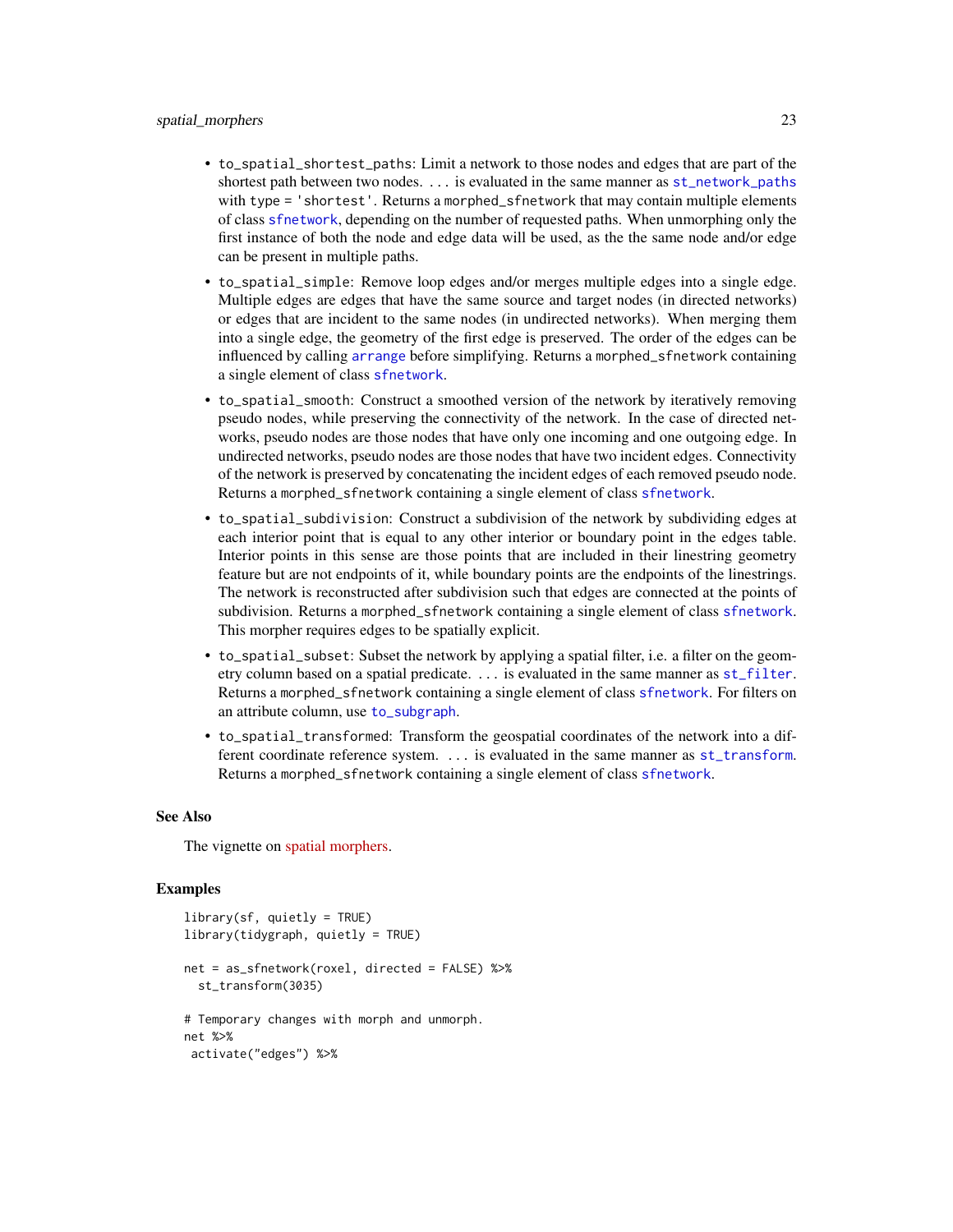```
mutate(weight = edge_length()) %>%
morph(to_spatial_shortest_paths, from = 1, to = 10) %>%
mutate(in_paths = TRUE) %>%
unmorph()
# Lasting changes with convert.
net %>%
activate("edges") %>%
mutate(weight = edge_length()) %>%
convert(to_spatial_shortest_paths, from = 1, to = 10)
```
spatial\_node\_predicates

*Query nodes with spatial predicates*

#### Description

These functions allow to interpret spatial relations between nodes and other geospatial features directly inside [filter](#page-0-0) and [mutate](#page-0-0) calls. All functions return a logical vector of the same length as the number of nodes in the network. Element i in that vector is TRUE whenever any (predicate( $x[i], y[j])$ ) is TRUE. Hence, in the case of using node\_intersects, element i in the returned vector is TRUE when node i intersects with any of the features given in y.

#### Usage

```
node_intersects(y, ...)
node_is_disjoint(y, ...)
node_touches(y, ...)
node_is_within(y, ...)
node_equals(y, ...)
node_is_covered_by(y, ...)
node_is_within_distance(y, ...)
```
#### Arguments

y The geospatial features to test the nodes against, either as an object of class [sf](#page-9-1) or [sfc](#page-0-0).

... Arguments passed on to the corresponding spatial predicate function of sf. See [geos\\_binary\\_pred](#page-0-0).

<span id="page-23-0"></span>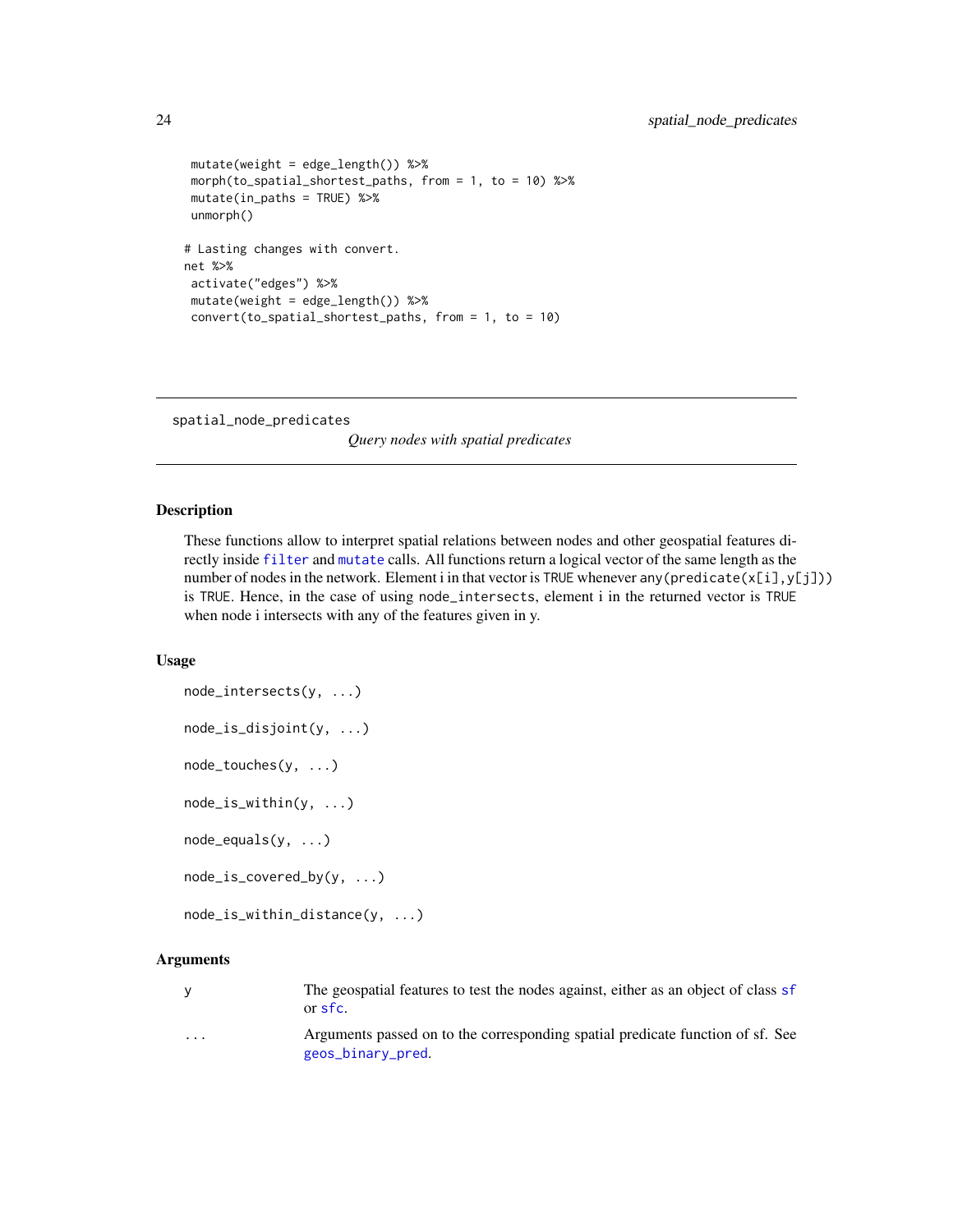#### <span id="page-24-0"></span>Details

See [geos\\_binary\\_pred](#page-0-0) for details on each spatial predicate. Just as with all query functions in tidygraph, these functions are meant to be called inside tidygraph verbs such as [mutate](#page-0-0) or [filter](#page-0-0), where the network that is currently being worked on is known and thus not needed as an argument to the function. If you want to use an algorithm outside of the tidygraph framework you can use [with\\_graph](#page-0-0) to set the context temporarily while the algorithm is being evaluated.

#### Value

A logical vector of the same length as the number of nodes in the network.

#### Note

Note that node\_is\_within\_distance is a wrapper around the st\_is\_within\_distance predicate from sf. Hence, it is based on 'as-the-crow-flies' distance, and not on distances over the network. For distances over the network, use [node\\_distance\\_to](#page-0-0) with edge lengths as weights argument.

```
library(sf, quietly = TRUE)
library(tidygraph, quietly = TRUE)
# Create a network.
net = as_sfnetwork(roxel) %>%
 st_transform(3035)
# Create a geometry to test against.
p1 = st_point(c(4151358, 3208045))
p2 = st_point(c(4151340, 3207520))
p3 = st_point(c(4151756, 3207506))
p4 = st_point(c(4151774, 3208031))
poly = st_multipoint(c(p1, p2, p3, p4)) %>%
  st_cast('POLYGON') %>%
  st\_sfc(crs = 3035)# Use predicate query function in a filter call.
within = net %>%
  activate("nodes") %>%
  filter(node_is_within(poly))
disjoint = net %>%
  activate("nodes") %>%
  filter(node_is_disjoint(poly))
oldpar = par(no.readonly = TRUE)par(max = c(1,1,1,1))plot(net)
plot(within, col = "red", add = TRUE)plot(disjoint, col = "blue", add = TRUE)
par(oldpar)
```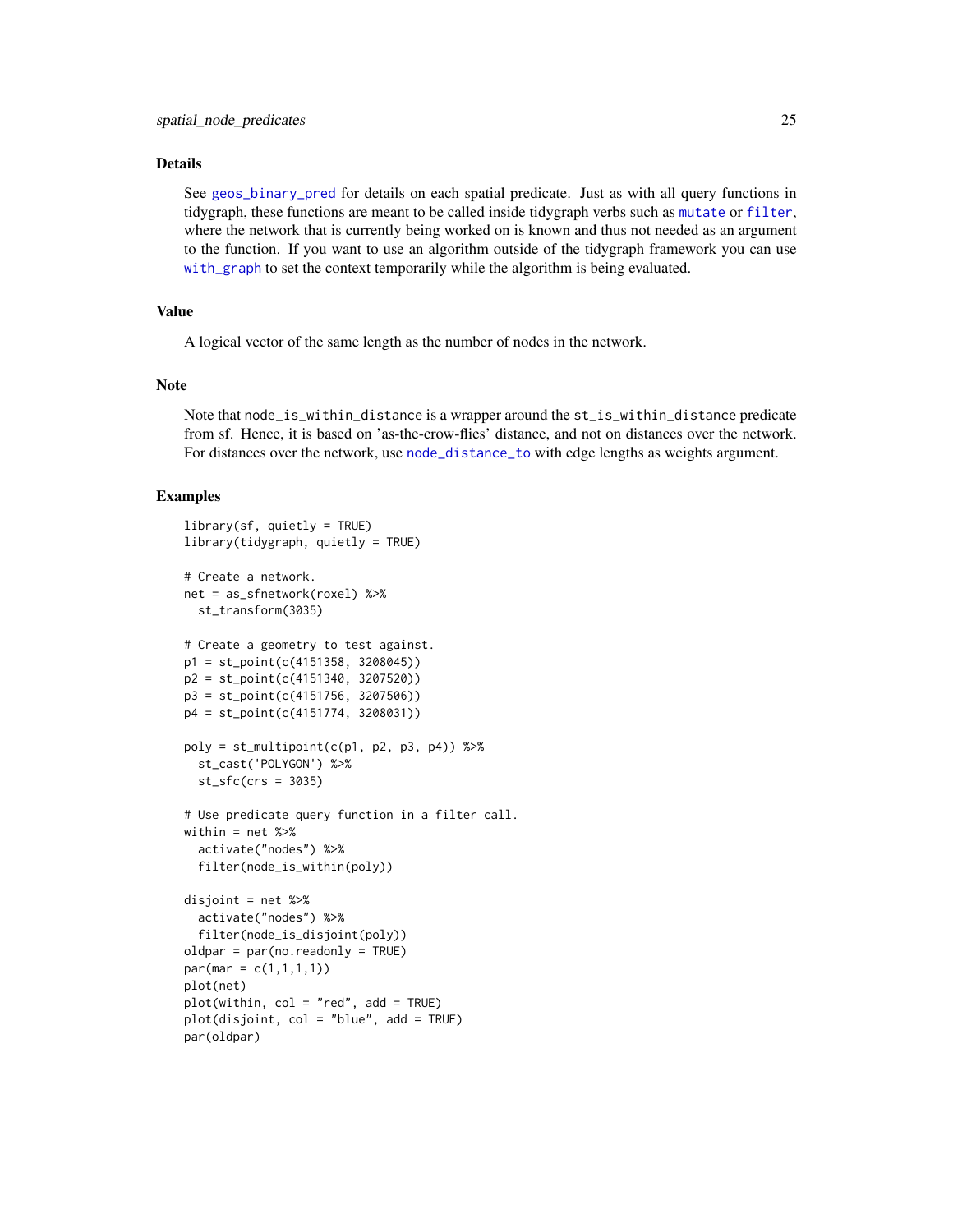```
# Use predicate query function in a mutate call.
net %>%
  activate("nodes") %>%
  mutate(within = node_is_within(poly)) %>%
  select(within)
```
st\_network\_bbox *Get the bounding box of a spatial network*

#### Description

A spatial network specific bounding box extractor, returning the combined bounding box of the nodes and edges in the network.

#### Usage

st\_network\_bbox(x, ...)

#### Arguments

| $\boldsymbol{\mathsf{x}}$ | An object of class sfnetwork.   |  |
|---------------------------|---------------------------------|--|
| $\cdots$                  | Arguments passed on to st_bbox. |  |

#### Details

See [st\\_bbox](#page-0-0) for details.

#### Value

The bounding box of the network as an object of class [bbox](#page-0-0).

```
library(sf)
# Create a network.
node1 = st\_point(c(8, 51))node2 = st\_point(c(7, 51.5))node3 = st\_point(c(8, 52))node4 = st\_point(c(9, 51))edge1 = st_sfc(st_linestring(c(node1, node2, node3)))
nodes = st_as_sf(c(st_sfc(node1), st_sfc(node3), st_sfc(node4)))
edges = st_as_sf(edge1)
edges$from = 1
edges$to = 2
net = sfnetwork(nodes, edges)
```
<span id="page-25-0"></span>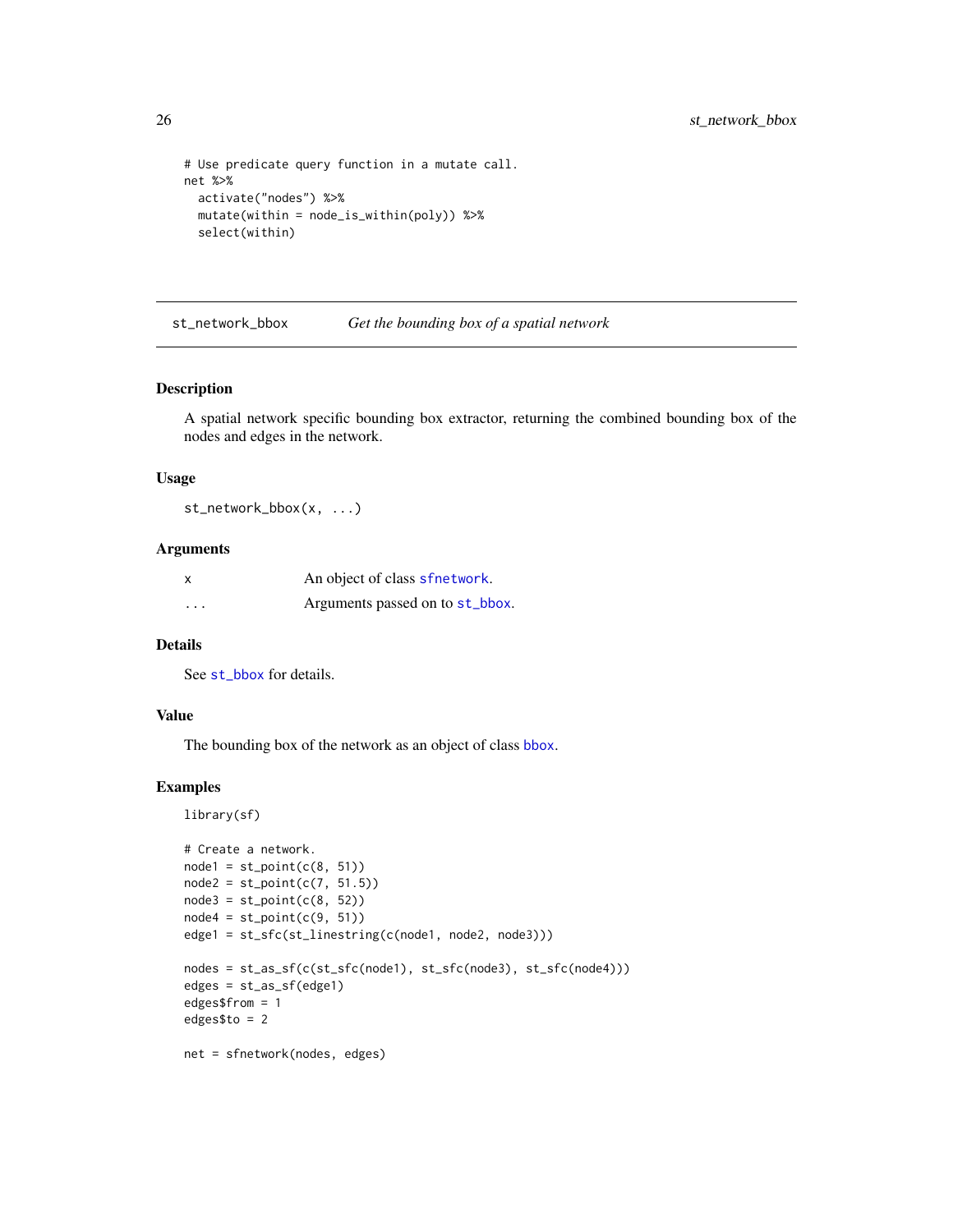```
# Create bounding boxes for nodes, edges and the whole network.
node_bbox = st_bbox(activate(net, "nodes"))
node_bbox
edge_bbox = st_bbox(activate(net, "edges"))
edge_bbox
net_bbox = st_network_bbox(net)
net_bbox
# Plot.
oldpar = par(no.readonly = TRUE)
par(max = c(1,1,1,1), mfrow = c(1,2))
plot(net, lwd = 2, cex = 4, main = "Element bounding boxes")plot(st_as_sfc(node_bbox), border = "red", lty = 2, lwd = 4, add = TRUE)
plot(st_as_sfc(edge_bbox), border = "blue", lty = 2, lwd = 4, add = TRUE)
plot(net, lwd = 2, cex = 4, main = "Network bounding box")plot(st_as_sfc(net_bbox), border = "red", lty = 2, lwd = 4, add = TRUE)
par(oldpar)
```
st\_network\_blend *Blend geospatial points into a spatial network*

#### **Description**

Blending a point into a network is the combined process of first snapping the given point to its nearest point on its nearest edge in the network, subsequently splitting that edge at the location of the snapped point, and finally adding the snapped point as node to the network. If the location of the snapped point is already a node in the network, the attributes of the point (if any) will be joined to that node.

#### Usage

```
st_{\text{network\_blend}(x, y, tolerance = Inf)
```
#### Arguments

| x         | An object of class sfnetwork.                                                                                                                                                                                                                                                                                                                         |
|-----------|-------------------------------------------------------------------------------------------------------------------------------------------------------------------------------------------------------------------------------------------------------------------------------------------------------------------------------------------------------|
| У         | The spatial features to be blended, either as object of class sf or sfc, with POINT<br>geometries.                                                                                                                                                                                                                                                    |
| tolerance | The tolerance distance to be used. Only features that are at least as close to the<br>network as the tolerance distance will be blended. Should be a non-negative<br>number preferably given as an object of class units. Otherwise, it will be as-<br>sumed that the unit is meters. If set to Inf all features will be blended. Defaults<br>to Inf. |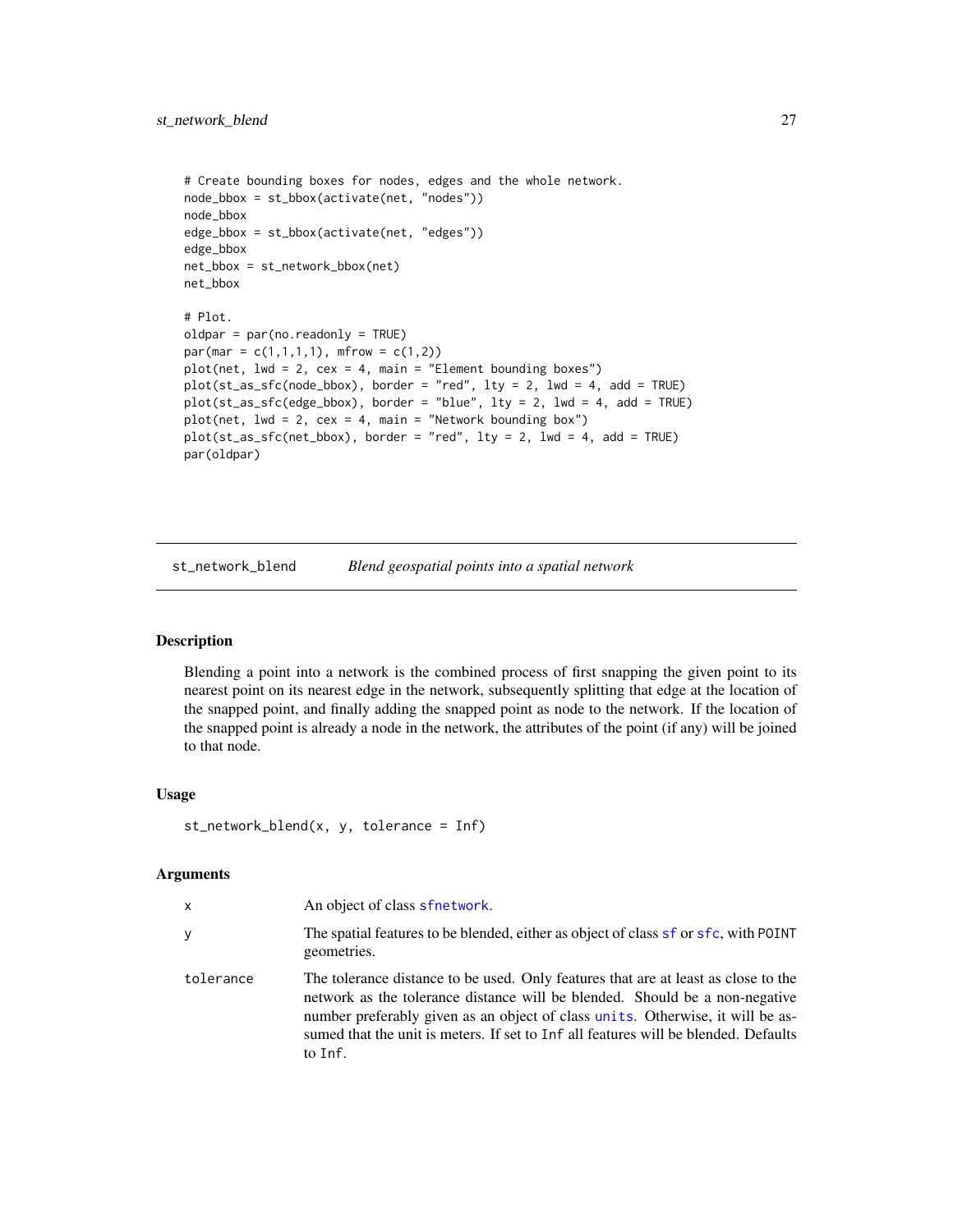#### <span id="page-27-0"></span>Details

There are two important details to be aware of. Firstly: when the snap locations of multiple points are equal, only the first of these points is blended into the network. By arranging y before blending you can influence which (type of) point is given priority in such cases. Secondly: when the snap location of a point intersects with multiple edges, it is only blended into the first of these edges. You might want to run the [to\\_spatial\\_subdivision](#page-19-1) morpher after blending, such that intersecting but unconnected edges get connected.

#### Value

The blended network as an object of class [sfnetwork](#page-12-1).

#### Note

Due to internal rounding of rational numbers, it may occur that the intersection point between a line and a point is not evaluated as actually intersecting that line by the designated algorithm. Instead, the intersection point lies a tiny-bit away from the edge. Therefore, it is recommended to set the tolerance to a very small number (for example 1e-5) even if you only want to blend points that intersect the line.

```
library(sf, quietly = TRUE)
# Create a network and a set of points to blend.
n11 = st\_point(c(0, 0))n12 = st\_point(c(1,1))e1 = st_sfc(st_linestring(c(n11, n12)), crs = 3857)n21 = n12n22 = st\_point(c(0,2))e2 = st_sfc(st_linestring(c(n21, n22)), crs = 3857)n31 = n22
n32 = st\_point(c(-1,1))e3 = st_sfc(st_linestring(c(n31, n32)), crs = 3857)net = as_sfnetwork(c(e1,e2,e3))
pts = net %>%
  st_bbox() %>%
  st_as_sfc() %>%
  st_sample(10, type = "random") %>%
  st_set_crs(3857) %>%
  st_cast('POINT')
# Blend points into the network.
# --> By default tolerance is set to Inf
# --> Meaning that all points get blended
b1 = st_network_blend(net, pts)
h<sub>1</sub>
```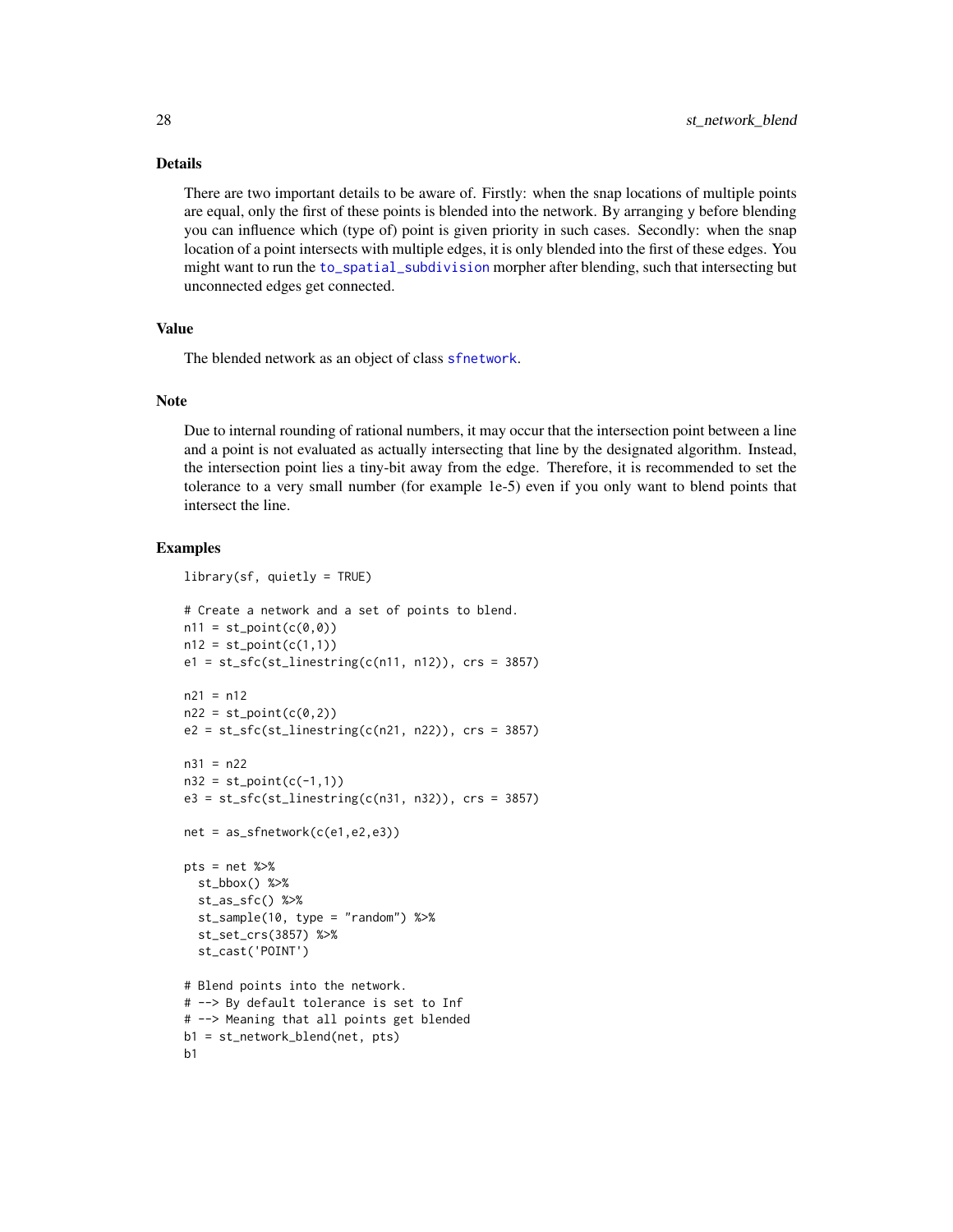```
# Blend points with a tolerance.
tol = units::set\_units(0.2, "m")b2 = st_network_blend(net, pts, tolerance = tol)
b2
## Plot results.
# Initial network and points.
oldpar = par(no.readonly = TRUE)
par(max = c(1,1,1,1), mfrow = c(1,3))
plot(net, cex = 2, main = "Network + set of points")
plot(pts, cex = 2, col = "red", pch = 20, add = TRUE)# Blend with no tolerance
plot(b1, cex = 2, main = "Blend with tolerance = Inf")plot(pts, cex = 2, col = "red", pch = 20, add = TRUE)
# Blend with tolerance.
within = st_is_within_distance(pts, st_geometry(net, "edges"), tol)
pts_within = pts[lengths(within) > 0]
plot(b2, cex = 2, main = "Blend with tolerance = 0.2 m")
plot(pts, cex = 2, col = "grey", pch = 20, add = TRUE)plot(pts_within, cex = 2, col = "red", pch = 20, add = TRUE)
par(oldpar)
```
<span id="page-28-1"></span>

| st_network_cost | Compute a cost matrix of a spatial network |  |  |
|-----------------|--------------------------------------------|--|--|
|-----------------|--------------------------------------------|--|--|

Wrapper around [distances](#page-0-0) to calculate costs of pairwise shortest paths between points in a spatial network. It allows to provide any set of geospatial point as from and to arguments. If such a geospatial point is not equal to a node in the network, it will be snapped to its nearest node before calculating costs.

#### Usage

```
st_network_cost(
  x,
  from = igraph::V(x),
  to = igraph::V(x),
 weights = NULL,Inf_as_NaN = FALSE,
  ...
)
```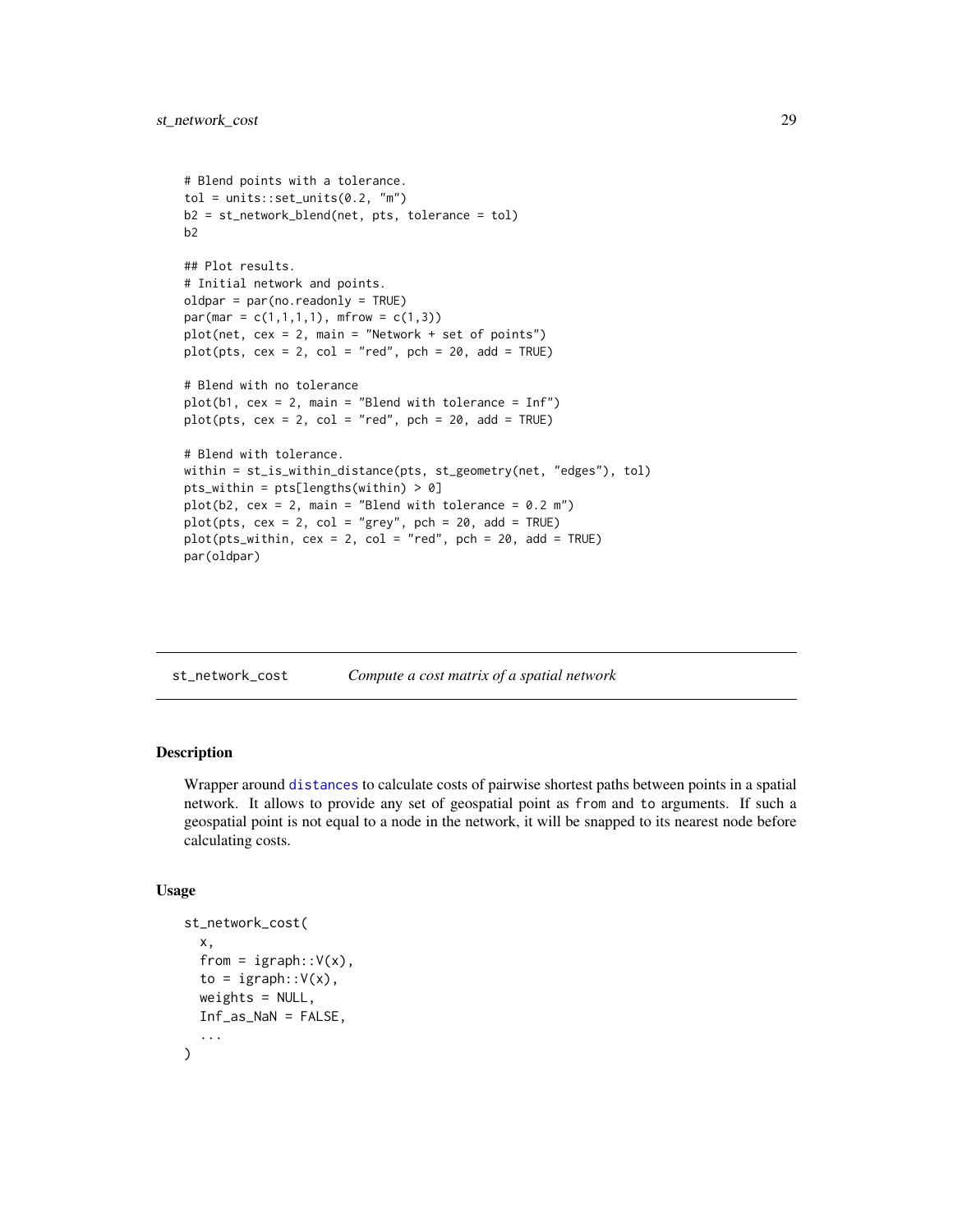#### <span id="page-29-0"></span>**Arguments**

| x          | An object of class sfnetwork.                                                                                                                                                                                                                                                                                                                                                                                                                                                                                                                                                                              |
|------------|------------------------------------------------------------------------------------------------------------------------------------------------------------------------------------------------------------------------------------------------------------------------------------------------------------------------------------------------------------------------------------------------------------------------------------------------------------------------------------------------------------------------------------------------------------------------------------------------------------|
| from       | The (set of) geospatial point(s) from which the shortest paths will be calculated.<br>Can be an object of class sf or sfc. Alternatively it can be a numeric vector con-<br>taining the indices of the nodes from which the shortest paths will be calculated,<br>or a character vector containing the names of the nodes from which the shortest<br>paths will be calculated. By default, all nodes in the network are included.                                                                                                                                                                          |
| to         | The (set of) geospatial point(s) to which the shortest paths will be calculated.<br>Can be an object of class sf or sfc. Features with duplicated nearest node<br>indices will be removed before calculating the cost matrix. Alternatively it can<br>be a numeric vector containing the indices of the nodes to which the shortest<br>paths will be calculated, or a character vector containing the names of the nodes<br>to which the shortest paths will be calculated. Duplicated values will be removed<br>before calculating the cost matrix. By default, all nodes in the network are<br>included. |
| weights    | The edge weights to be used in the shortest path calculation. Can be a numeric<br>vector giving edge weights, or a column name referring to an attribute column in<br>the edges table containing those weights. If set to NULL, the values of a column<br>named weight in the edges table will be used automatically, as long as this col-<br>umn is present. If not, the geographic edge lengths will be calculated internally<br>and used as weights. If set to NA, no weights are used, even if the edges have a<br>weight column.                                                                      |
| Inf_as_NaN | Should the cost values of unconnected nodes be stored as NaN instead of Inf?<br>Defaults to FALSE.                                                                                                                                                                                                                                                                                                                                                                                                                                                                                                         |
| .          | Arguments passed on to distances.                                                                                                                                                                                                                                                                                                                                                                                                                                                                                                                                                                          |

#### Details

Spatial features provided to the from and/or to argument don't necessarily have to be points. Internally, the nearest node to each feature is found by calling [st\\_nearest\\_feature](#page-0-0), so any feature with a geometry type that is accepted by that function can be provided as from and/or to argument.

When directly providing integer node indices or character node names to the from and/or to argument, keep the following in mind. A node index should correspond to a row-number of the nodes table of the network. A node name should correspond to a value of a column in the nodes table named name. This column should contain character values without duplicates.

For more details on the wrapped function from [igraph](#page-0-0) see the [distances](#page-0-0) documentation page.

#### Value

An n times m numeric matrix where n is the length of the from argument, and m is the length of unique values in the to argument. When the to argument contains spatial features that have the same nearest node, these features are considered duplicates.

#### Note

By default, [distances](#page-0-0) calculates costs by by allowing to travel each edge in both directions, hence by assuming an undirected network. This is the default even when the input network is directed! For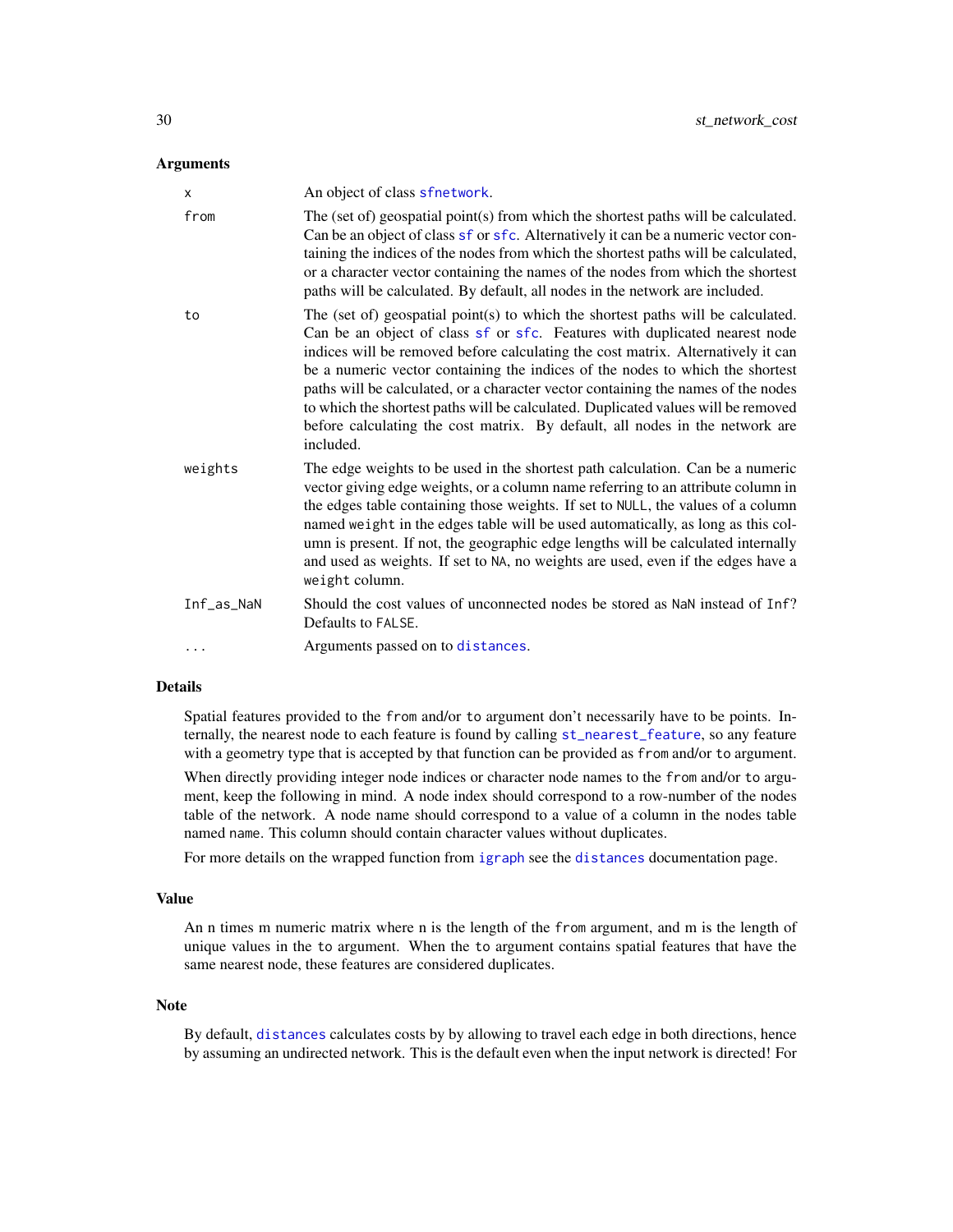#### <span id="page-30-0"></span>st\_network\_join 31

directed networks, the behaviour can be changed by setting mode = "out" to consider only outbound edges, or mode = "in" to consider only inbound edges.

Furthermore, [distances](#page-0-0) does not allow duplicated values in the to argument. This also means that when providing spatial features, sets of multiple features that happen to have the same nearest node will be reduced to one by selecting only the first of these features.

#### See Also

[st\\_network\\_paths](#page-32-1)

#### Examples

```
library(sf, quietly = TRUE)
library(tidygraph, quietly = TRUE)
# Create a network with edge lenghts as weights.
# These weights will be used automatically in shortest paths calculation.
net = as_sfnetwork(roxel, directed = FALSE) %>%
 st_transform(3035) %>%
 activate("edges") %>%
 mutate(weight = edge_length())# Providing node indices.
st\_network\_cost(net, from = c(495, 121), to = c(495, 121))# Providing nodes as spatial points.
# Points that don't equal a node will be snapped to their nearest node.
p1 = st\_geometry(net, 'nodes')[495] + st_sfc(st\_point(c(50, -50)))st\_crs(p1) = st\_crs(net)p2 = st\_geometry(net, 'nodes')[121] + st_sfc(st\_point(c(-10, 100)))st\_crs(p2) = st\_crs(net)st\_network\_cost(net, from = c(p1, p2), to = c(p1, p2))# Using another column for weights.
net %>%
 activate("edges") %>%
 mutate(foo = runif(n(), min = 0, max = 1)) %>%
 st_network_cost(c(p1, p2), c(p1, p2), weights = "foo")
# Not providing any from or to points includes all nodes by default.
with_graph(net, graph_order()) # Our network has 701 nodes.
cost_matrix = st_network_cost(net)
dim(cost_matrix)
```
st\_network\_join *Join two spatial networks based on equality of node geometries*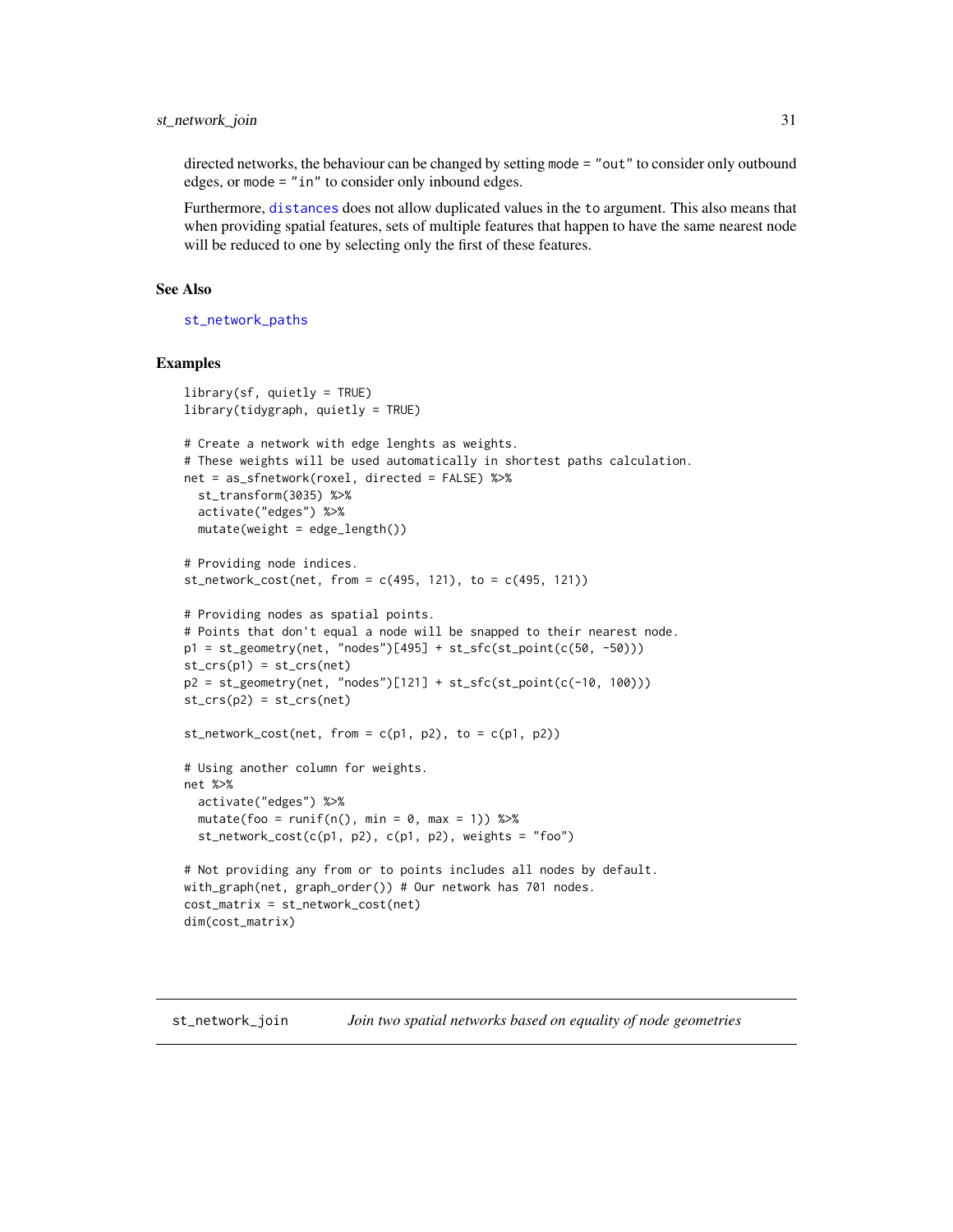<span id="page-31-0"></span>A spatial network specific join function which makes a spatial full join on the geometries of the nodes data, based on the [st\\_equals](#page-0-0) spatial predicate. Edge data are combined using a [bind\\_rows](#page-0-0) semantic, meaning that data are matched by column name and values are filled with NA if missing in either of the networks. The from and to columns in the edge data are updated such that they match the new node indices of the resulting network.

#### Usage

st\_network\_join(x, y, ...)

#### Arguments

|         | An object of class sfnetwork.                                                   |
|---------|---------------------------------------------------------------------------------|
|         | An object of class sfretwork, or directly convertible to it using as sfretwork. |
| $\cdot$ | Arguments passed on to graph_join.                                              |

#### Value

The joined networks as an object of class [sfnetwork](#page-12-1).

```
library(sf, quietly = TRUE)node1 = st\_point(c(0, 0))node2 = st\_point(c(1, 0))node3 = st\_point(c(1,1))node4 = st\_point(c(0,1))edge1 = st_sfc(st_linestring(c(node1, node2)))
edge2 = st_sfc(st_linestring(c(node2, node3)))
edge3 = st_sfc(st_linestring(c(node3, node4)))
net1 = as_sfnetwork(c(edge1, edge2))
net2 = as_sfnetwork(c(edge2, edge3))
joined = st_network_join(net1, net2)
joined
## Plot results.
oldpar = par(no.readonly = TRUE)
par(max = c(1,1,1,1), mfrow = c(1,2))
plot(net1, pch = 15, cex = 2, lwd = 4)
plot(net2, col = "red", pch = 18, cex = 2, lty = 3, lwd = 4, add = TRUE)plot(joined, cex = 2, 1wd = 4)
par(oldpar)
```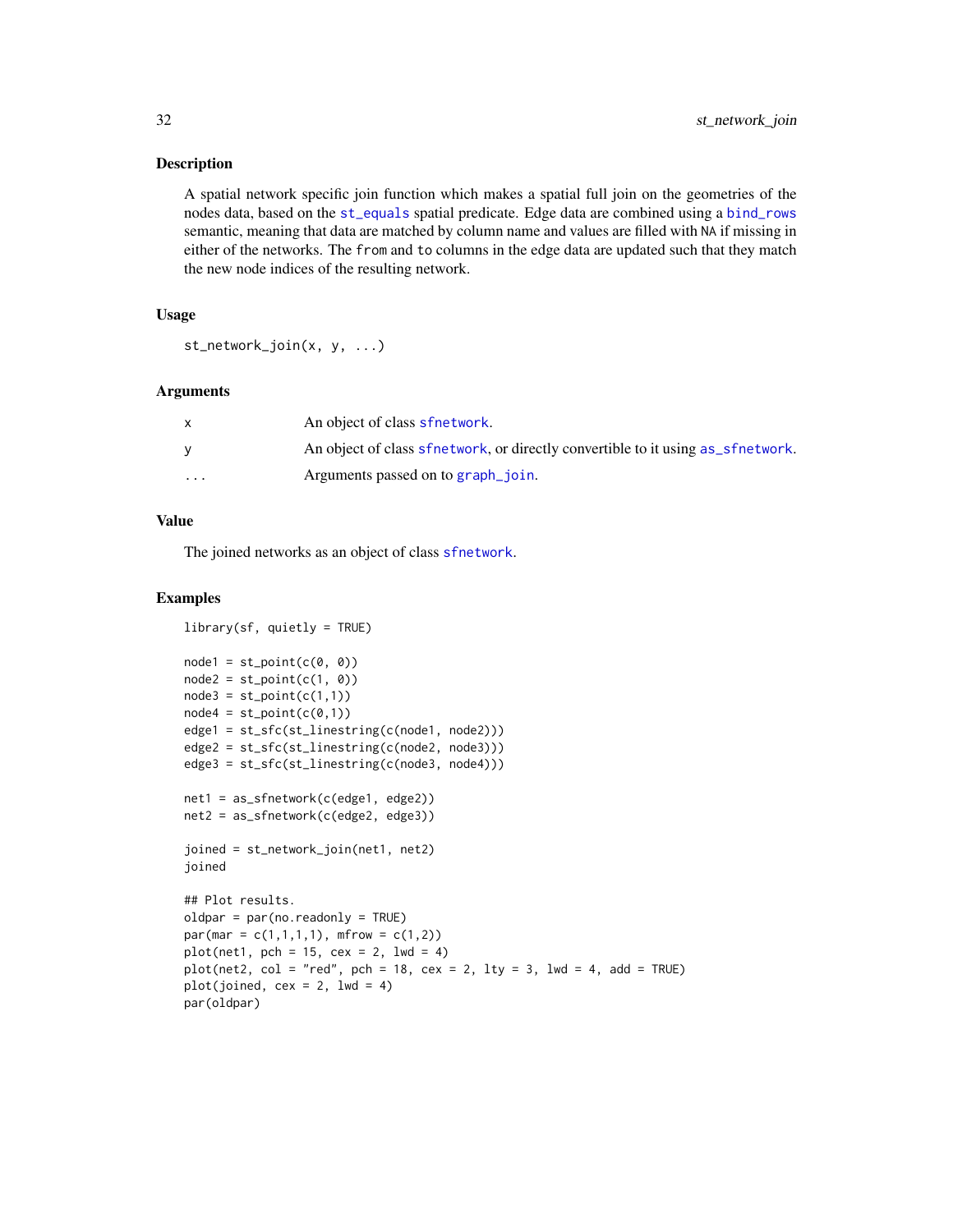<span id="page-32-1"></span><span id="page-32-0"></span>

Combined wrapper around [shortest\\_paths](#page-0-0), [all\\_shortest\\_paths](#page-0-0) and [all\\_simple\\_paths](#page-0-0) from [igraph](#page-0-0), allowing to provide any geospatial point as from argument and any set of geospatial points as to argument. If such a geospatial point is not equal to a node in the network, it will be snapped to its nearest node before calculating the shortest or simple paths.

#### Usage

```
st_network_paths(
 x,
  from,
 to = igraph::V(x),
 weights = NULL,
 type = "shortest",
  ...
)
```
#### Arguments

| X       | An object of class sfnetwork.                                                                                                                                                                                                                                                                                                                                                                                                                                                                                                                                           |
|---------|-------------------------------------------------------------------------------------------------------------------------------------------------------------------------------------------------------------------------------------------------------------------------------------------------------------------------------------------------------------------------------------------------------------------------------------------------------------------------------------------------------------------------------------------------------------------------|
| from    | The geospatial point from which the paths will be calculated. Can be an object<br>an object of class sf or sfc, containing a single feature. When multiple features<br>are given, only the first one is used. Alternatively, it can be an integer, referring<br>to the index of the node from which the paths will be calculated, or a character,<br>referring to the name of the node from which the paths will be calculated.                                                                                                                                         |
| to      | The (set of) geospatial point(s) to which the paths will be calculated. Can be an<br>object of class sf or sfc. Alternatively it can be a numeric vector containing the<br>indices of the nodes to which the paths will be calculated, or a character vector<br>containing the names of the nodes to which the paths will be calculated. By<br>default, all nodes in the network are included.                                                                                                                                                                          |
| weights | The edge weights to be used in the shortest path calculation. Can be a numeric<br>vector giving edge weights, or a column name referring to an attribute column in<br>the edges table containing those weights. If set to NULL, the values of a column<br>named weight in the edges table will be used automatically, as long as this col-<br>umn is present. If not, the geographic edge lengths will be calculated internally<br>and used as weights. If set to NA, no weights are used, even if the edges have a<br>weight column. Ignored when type = 'all_simple'. |
| type    | Character defining which type of path calculation should be performed. If set to<br>'shortest' paths are calculated using shortest_paths, if set to 'all_shortest'<br>paths are calculated using all_shortest_paths, if set to 'all_simple' paths<br>are calculated using all_simple_paths. Defaults to 'shortest'.                                                                                                                                                                                                                                                     |
| .       | Arguments passed on to the corresponding igraph or igraph function. Argu-<br>ments predecessors and inbound. edges are ignored.                                                                                                                                                                                                                                                                                                                                                                                                                                         |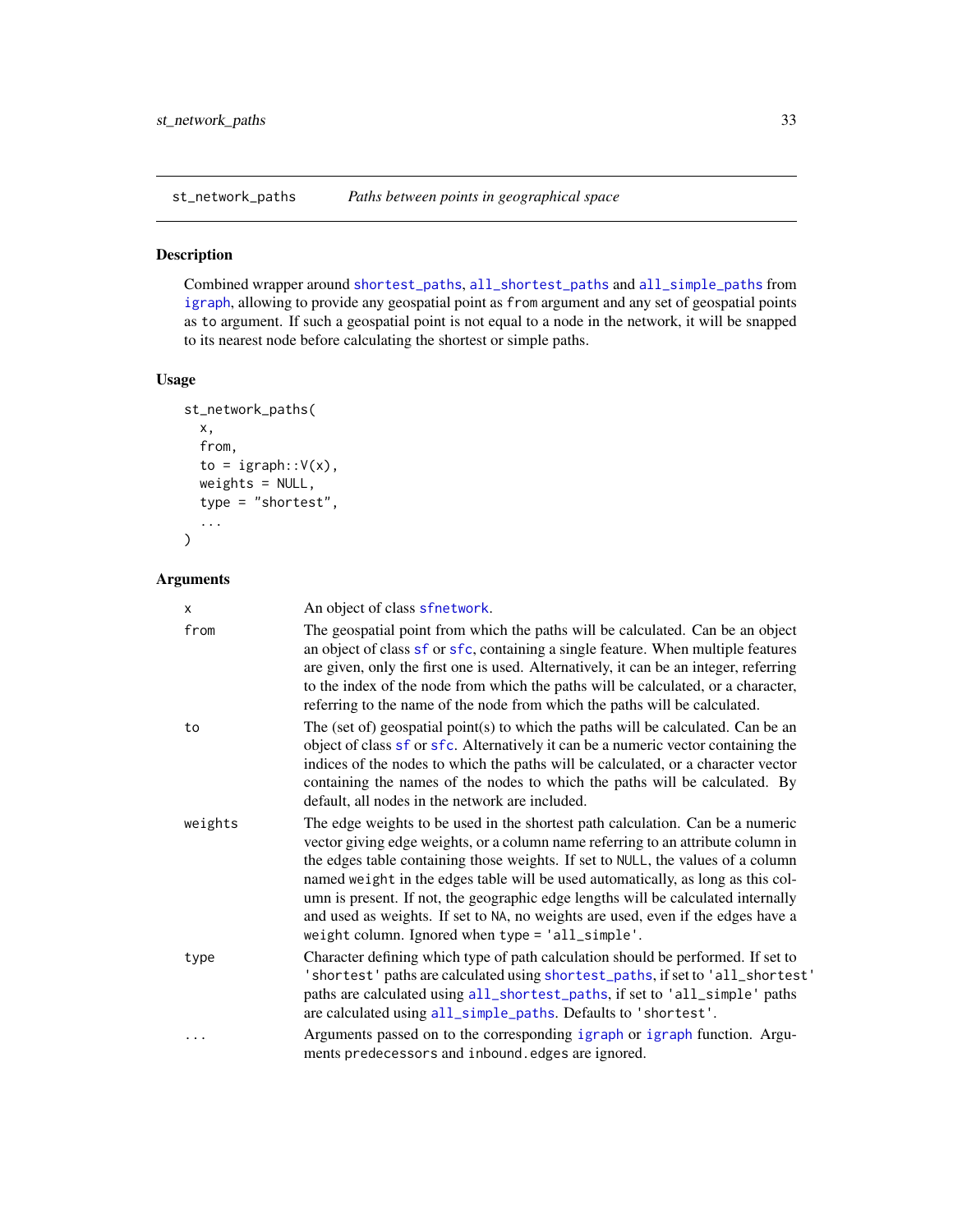#### Details

Spatial features provided to the from and/or to argument don't necessarily have to be points. Internally, the nearest node to each feature is found by calling [st\\_nearest\\_feature](#page-0-0), so any feature with a geometry type that is accepted by that function can be provided as from and/or to argument.

When directly providing integer node indices or character node names to the from and/or to argument, keep the following in mind. A node index should correspond to a row-number of the nodes table of the network. A node name should correspond to a value of a column in the nodes table named name. This column should contain character values without duplicates.

For more details on the wrapped functions from [igraph](#page-0-0) see the [shortest\\_paths](#page-0-0) or [all\\_simple\\_paths](#page-0-0) documentation pages.

#### Value

An object of class [tbl\\_df](#page-0-0) with one row per returned path. Depending on the setting of the type argument, columns can be node\_paths (a list column with for each path the ordered indices of nodes present in that path) and edge\_paths (a list column with for each path the ordered indices of edges present in that path). 'all\_shortest' and 'all\_simple' return only node\_paths, while 'shortest' returns both.

#### See Also

[st\\_network\\_cost](#page-28-1)

```
\text{library}(sf, \text{ quietly} = \text{TRUE})library(tidygraph, quietly = TRUE)
# Create a network with edge lengths as weights.
# These weights will be used automatically in shortest paths calculation.
net = as_sfnetwork(roxel, directed = FALSE) %>%
  st_transform(3035) %>%
  activate("edges") %>%
  mutate(weight = edge_length())# Providing node indices.
paths = st_{\text{network}_\text{paths}(net, from = 495, to = 121)paths
node_path = paths %>%
  slice(1) %>%
  pull(node_paths) %>%
  unlist()
node_path
oldpar = par(no.readonly = TRUE)par(max = c(1,1,1,1))plot(net, col = "grey")
plot(slice(activate(net, "nodes"), node_path), col = "red", add = TRUE)
par(oldpar)
```
<span id="page-33-0"></span>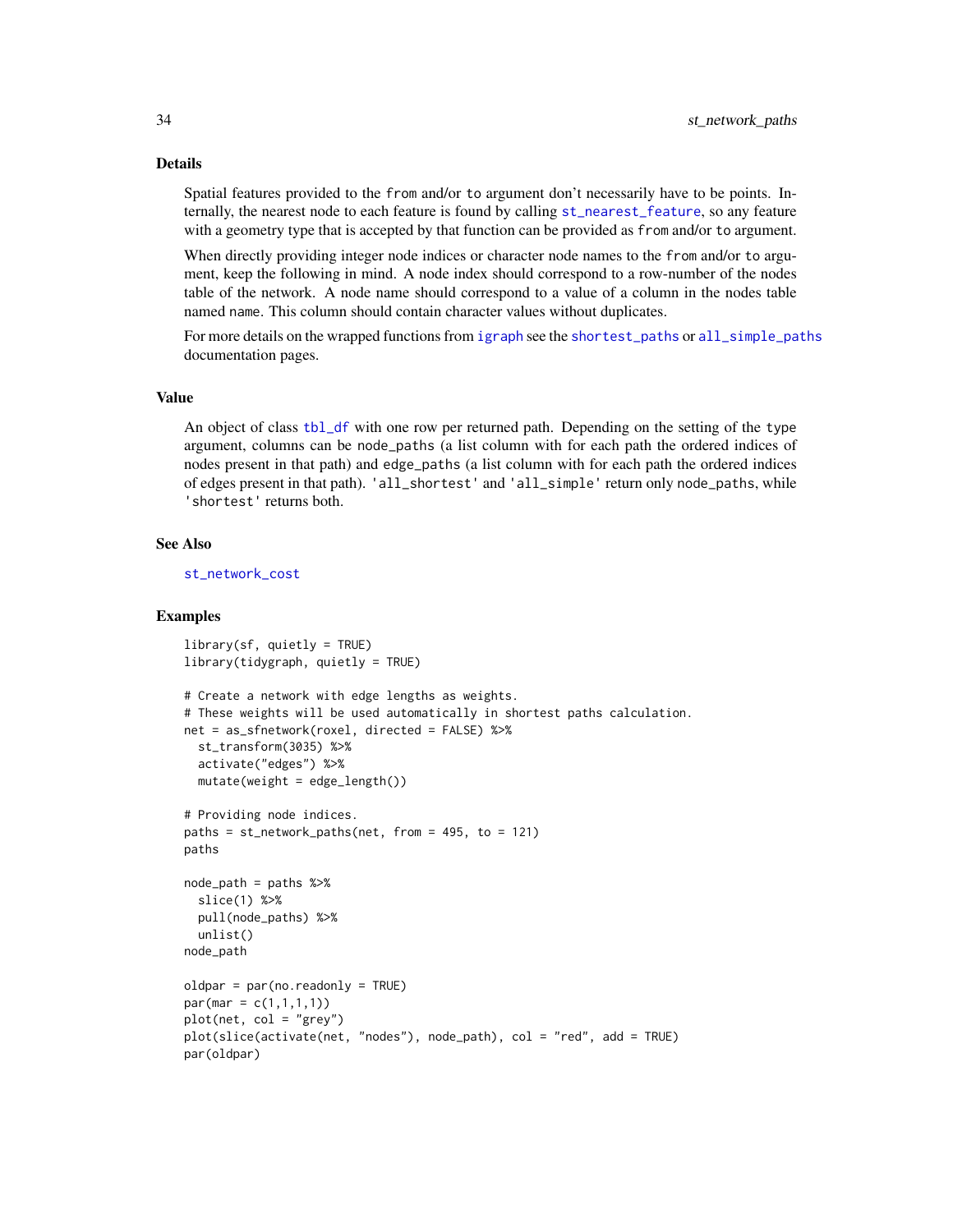```
# Providing nodes as spatial points.
# Points that don't equal a node will be snapped to their nearest node.
p1 = st\_geometry(net, 'nodes')[495] + st_sfc(st_point(c(50, -50)))st\_crs(p1) = st\_crs(net)p2 = st\_geometry(net, "nodes")[121] + st_sfc(st\_point(c(-10, 100)))st\_crs(p2) = st\_crs(net)paths = st_{\text{network}_\text{paths}(net, from = p1, to = p2)paths
node_path = paths %>%
  slice(1) %>%
  pull(node_paths) %>%
  unlist()
node_path
oldpar = par(no.readonly = TRUE)
par(max = c(1,1,1,1))plot(net, col = "grey")
plot(c(p1, p2), col = "black", pch = 8, add = TRUE)plot(slice(activate(net, "nodes"), node_path), col = "red", add = TRUE)
par(oldpar)
# Using another column for weights.
net %>%
  activate("edges") %>%
  mutate(foo = runif(n(), min = 0, max = 1)) %st_network_paths(p1, p2, weights = "foo")
# Obtaining all simple paths between two nodes.
# Beware, this function can take long when:
# --> Providing a lot of 'to' nodes.
# --> The network is large and dense.
net = as_sfnetwork(roxel, directed = TRUE)
st_network_paths(net, from = 1, to = 12, type = "all_simple")
# Obtaining all shortest paths between two nodes.
# Not using edge weights.
# Hence, a shortest path is the paths with the least number of edges.
st_network_paths(net, from = 5, to = 1, weights = NA, type = "all_shortest")
```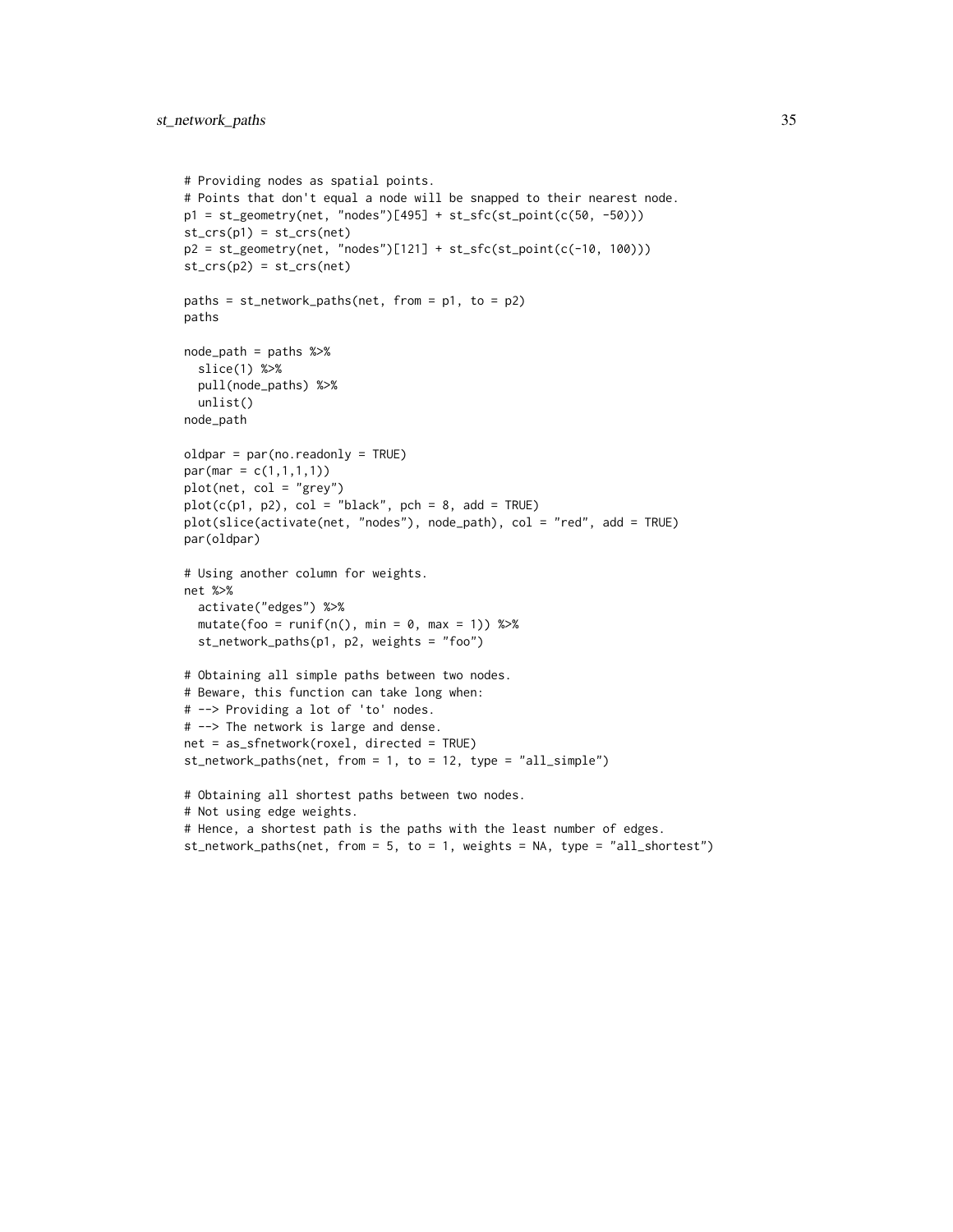# <span id="page-35-0"></span>**Index**

∗ datasets roxel, [9](#page-8-0) all\_shortest\_paths, *[33](#page-32-0)* all\_simple\_paths, *[33,](#page-32-0) [34](#page-33-0)* arrange, *[23](#page-22-0)* as.linnet, [2](#page-1-0) as\_s2\_geography.sfnetwork *(*s2*)*, [10](#page-9-0) as\_sfnetwork, *[3](#page-2-0)*, [3,](#page-2-0) *[32](#page-31-0)* as\_tbl\_graph, *[3](#page-2-0)* as\_tibble, *[5](#page-4-0)*, [5](#page-4-0) autoplot, *[6](#page-5-0)*, [6](#page-5-0) bbox, *[12](#page-11-0)*, *[26](#page-25-0)* bind\_rows, *[32](#page-31-0)* convert, *[20](#page-19-0)* crystallise, *[20](#page-19-0)* data.frame, *[14](#page-13-0)* distances, *[29](#page-28-0)[–31](#page-30-0)* edge\_azimuth *(*spatial\_edge\_measures*)*, [17](#page-16-0) edge\_circuity *(*spatial\_edge\_measures*)*, [17](#page-16-0) edge\_contains *(*spatial\_edge\_predicates*)*, [18](#page-17-0) edge\_contains\_properly *(*spatial\_edge\_predicates*)*, [18](#page-17-0) edge\_covers *(*spatial\_edge\_predicates*)*, [18](#page-17-0) edge\_crosses *(*spatial\_edge\_predicates*)*, [18](#page-17-0) edge\_displacement *(*spatial\_edge\_measures*)*, [17](#page-16-0) edge\_equals *(*spatial\_edge\_predicates*)*, [18](#page-17-0) edge\_intersects *(*spatial\_edge\_predicates*)*, [18](#page-17-0) edge\_is\_covered\_by *(*spatial\_edge\_predicates*)*, [18](#page-17-0)

edge\_is\_disjoint *(*spatial\_edge\_predicates*)*, [18](#page-17-0) edge\_is\_within *(*spatial\_edge\_predicates*)*, [18](#page-17-0) edge\_is\_within\_distance *(*spatial\_edge\_predicates*)*, [18](#page-17-0) edge\_length *(*spatial\_edge\_measures*)*, [17](#page-16-0) edge\_overlaps *(*spatial\_edge\_predicates*)*, [18](#page-17-0) edge\_touches *(*spatial\_edge\_predicates*)*, [18](#page-17-0) filter, *[7](#page-6-0)*, *[17](#page-16-0)[–19](#page-18-0)*, *[24,](#page-23-0) [25](#page-24-0)* geos\_binary\_pred, *[19](#page-18-0)*, *[24,](#page-23-0) [25](#page-24-0)* ggplot, *[6](#page-5-0)* graph\_join, *[32](#page-31-0)* group\_by, *[22](#page-21-0)* igraph, *[30](#page-29-0)*, *[33,](#page-32-0) [34](#page-33-0)* is.sfnetwork, [6](#page-5-0) linnet, *[2,](#page-1-0) [3](#page-2-0)* morph, *[20](#page-19-0)*, *[22](#page-21-0)* morphers, *[20](#page-19-0)* mutate, *[7](#page-6-0)*, *[17](#page-16-0)[–19](#page-18-0)*, *[24,](#page-23-0) [25](#page-24-0)* node\_coordinates, [7](#page-6-0) node\_distance\_from, *[22](#page-21-0)* node\_distance\_to, *[22](#page-21-0)*, *[25](#page-24-0)* node\_equals *(*spatial\_node\_predicates*)*, [24](#page-23-0) node\_intersects *(*spatial\_node\_predicates*)*, [24](#page-23-0) node\_is\_covered\_by *(*spatial\_node\_predicates*)*, [24](#page-23-0) node\_is\_disjoint *(*spatial\_node\_predicates*)*, [24](#page-23-0) node\_is\_within *(*spatial\_node\_predicates*)*, [24](#page-23-0)